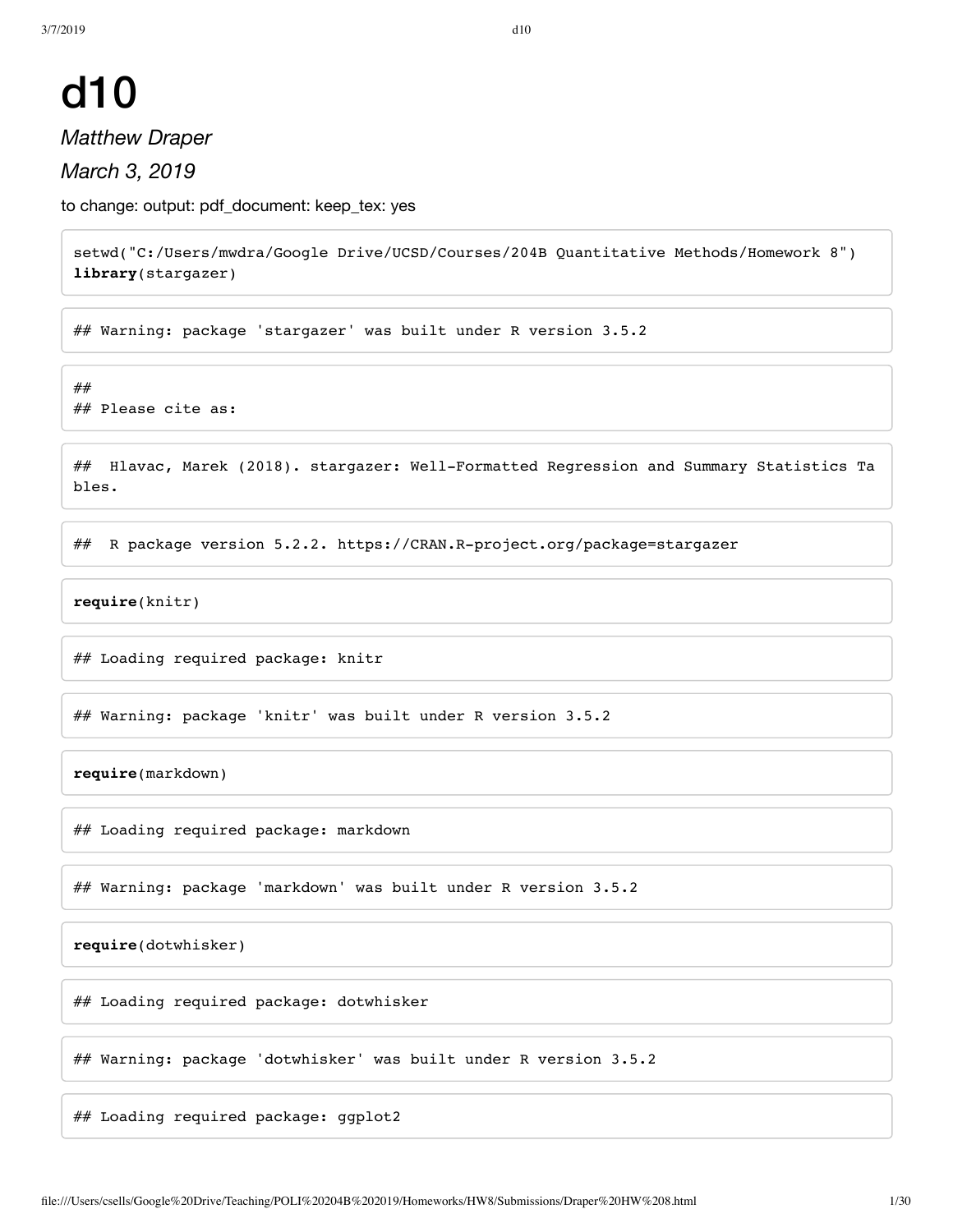## Warning: package 'ggplot2' was built under R version 3.5.2

set.seed(030419)

#### Question 1.

We will begin by reviewing last week's regression model.

```
## Reading in data, defining variables of interest:
Tabellini<-read.csv("Tabellini.csv", header=T)
cpi <- Tabellini$CPI
elf <- Tabellini$ELF
pop <- Tabellini$POP
luk <- Tabellini$LEGOR_UK
edu <- Tabellini$EDU
legor_fr <- Tabellini$LEGOR_FR
y <- Tabellini$Y
## H0: Population, education levels, ethnolinguistic fractionalization, GDP and French l
egal origins do not coorrelate with CPI.
reg10 <- lm(cpi \sim edu + legor.fr + y + elf + pop + (elf:pop))summary(reg10)
## 
## Call:
## lm(formula = cpi ~ all ~ endu + legor fr + y + elf + pop + (elf:pop))## 
## Residuals:
## Min 1Q Median 3Q Max 
## -1.86176 -0.60012 -0.05559 0.72937 2.28870 
## 
## Coefficients:
## Estimate Std. Error t value Pr(>|t|) 
## (Intercept) 8.768e+00 7.955e-01 11.022 < 2e-16 ***
\# edu -2.726e-02 8.232e-03 -3.311 0.001423 **
## legor fr  8.706e-01 2.255e-01 3.860 0.000236 ***
\# y -2.075e-04 1.676e-05 -12.379 < 2e-16 ***
## elf 4.130e-01 5.339e-01 0.774 0.441594 
## pop 1.310e-02 3.433e-03 3.816 0.000274 ***
## elf:pop -1.748e-02 5.245e-03 -3.333 0.001329 ** 
## ---
## Signif. codes: 0 '***' 0.001 '**' 0.01 '*' 0.05 '.' 0.1 ' ' 1
## 
## Residual standard error: 0.9865 on 76 degrees of freedom
## (3 observations deleted due to missingness)
## Multiple R-squared: 0.8456, Adjusted R-squared: 0.8334 
## F-statistic: 69.36 on 6 and 76 DF, p-value: < 2.2e-16
```
stargazer::stargazer(reg10, type = "html", title =  $"Reg10"$ )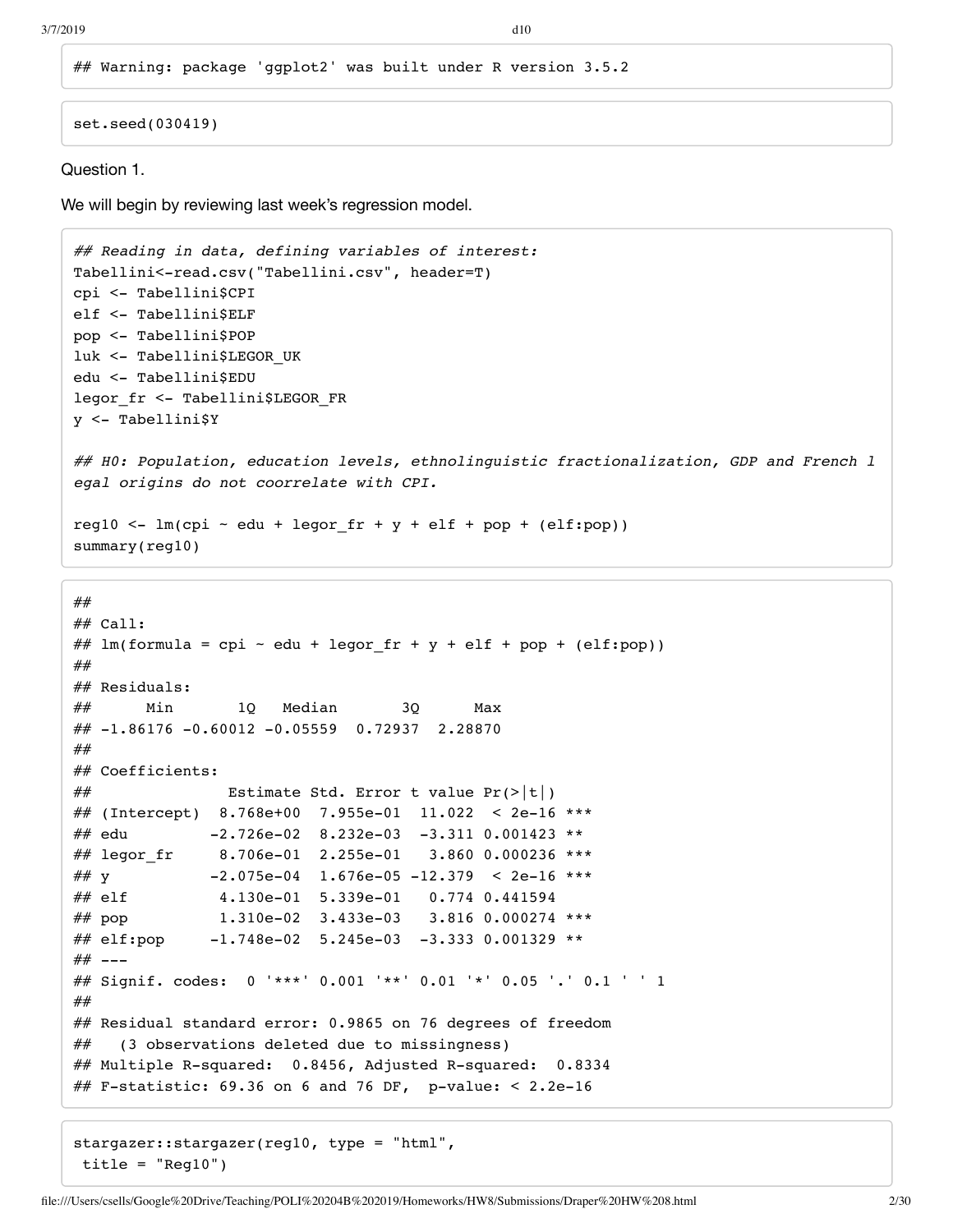### **Reg10**

|                                                        | Dependent variable:           |  |
|--------------------------------------------------------|-------------------------------|--|
|                                                        | cpi                           |  |
| edu                                                    | $-0.027***$                   |  |
|                                                        | (0.008)                       |  |
| legor_fr                                               | $0.871***$                    |  |
|                                                        | (0.226)                       |  |
| у                                                      | $-0.0002***$                  |  |
|                                                        | (0.00002)                     |  |
| elf                                                    | 0.413                         |  |
|                                                        | (0.534)                       |  |
| pop                                                    | $0.013***$                    |  |
|                                                        | (0.003)                       |  |
| elf:pop                                                | $-0.017***$                   |  |
|                                                        | (0.005)                       |  |
| Constant                                               | $8.768***$                    |  |
|                                                        | (0.795)                       |  |
| Observations                                           | 83                            |  |
| $R^2$                                                  | 0.846                         |  |
| Adjusted $R^2$                                         | 0.833                         |  |
| <b>Residual Std. Error</b>                             | $0.987$ (df = 76)             |  |
| <b>F</b> Statistic                                     | 69.365*** (df = 6; 76)        |  |
| Note:                                                  | $p<0.1$ ; $p<0.05$ ; $p<0.01$ |  |
| Let's examine the regression coefficients graphically: |                               |  |

dwplot(reg10)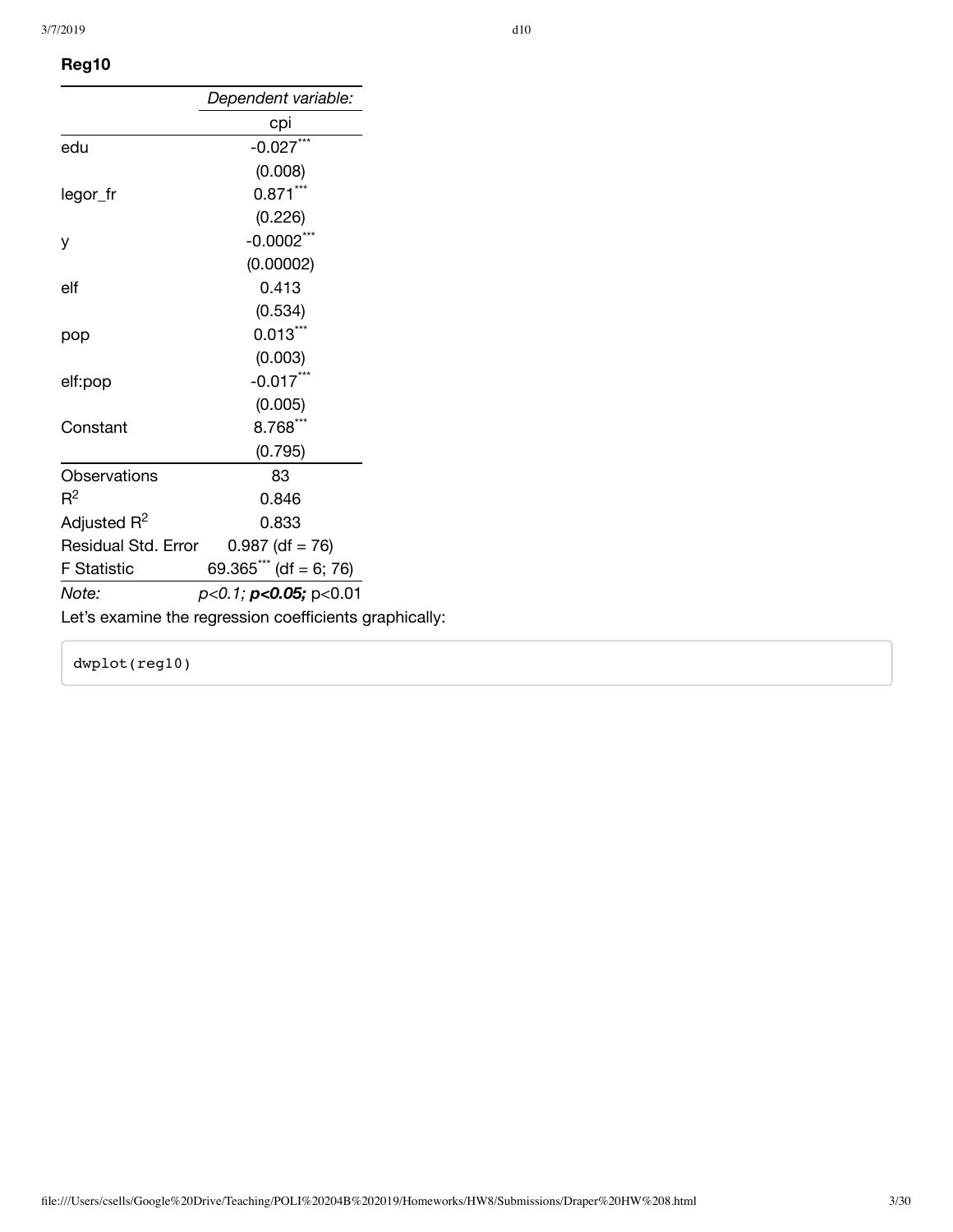

We will now apply the diagnostic tools we learned last week: residual plots, leverages, Studentized residuals, DFBETAs, Cook's distance, and multicollinearity. We want to know whether any of the core regression assumptions (linearity, normality and fixity) are violated.

First we will examine the residual plots:

plot(reg10)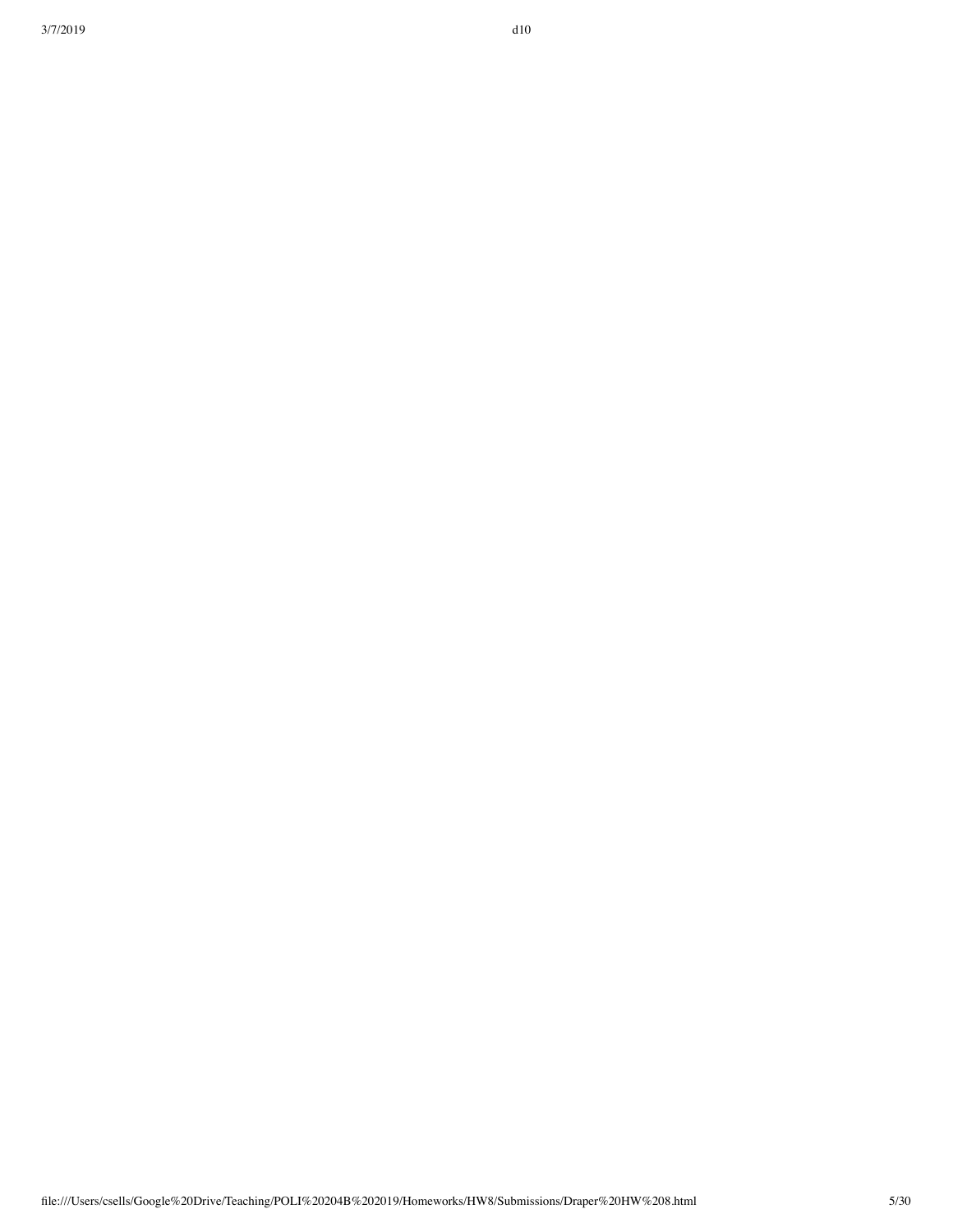

**Fitted values**  $Im(cpi \sim edu + legor.fr + y + elf + pop + (elf:pop))$ 

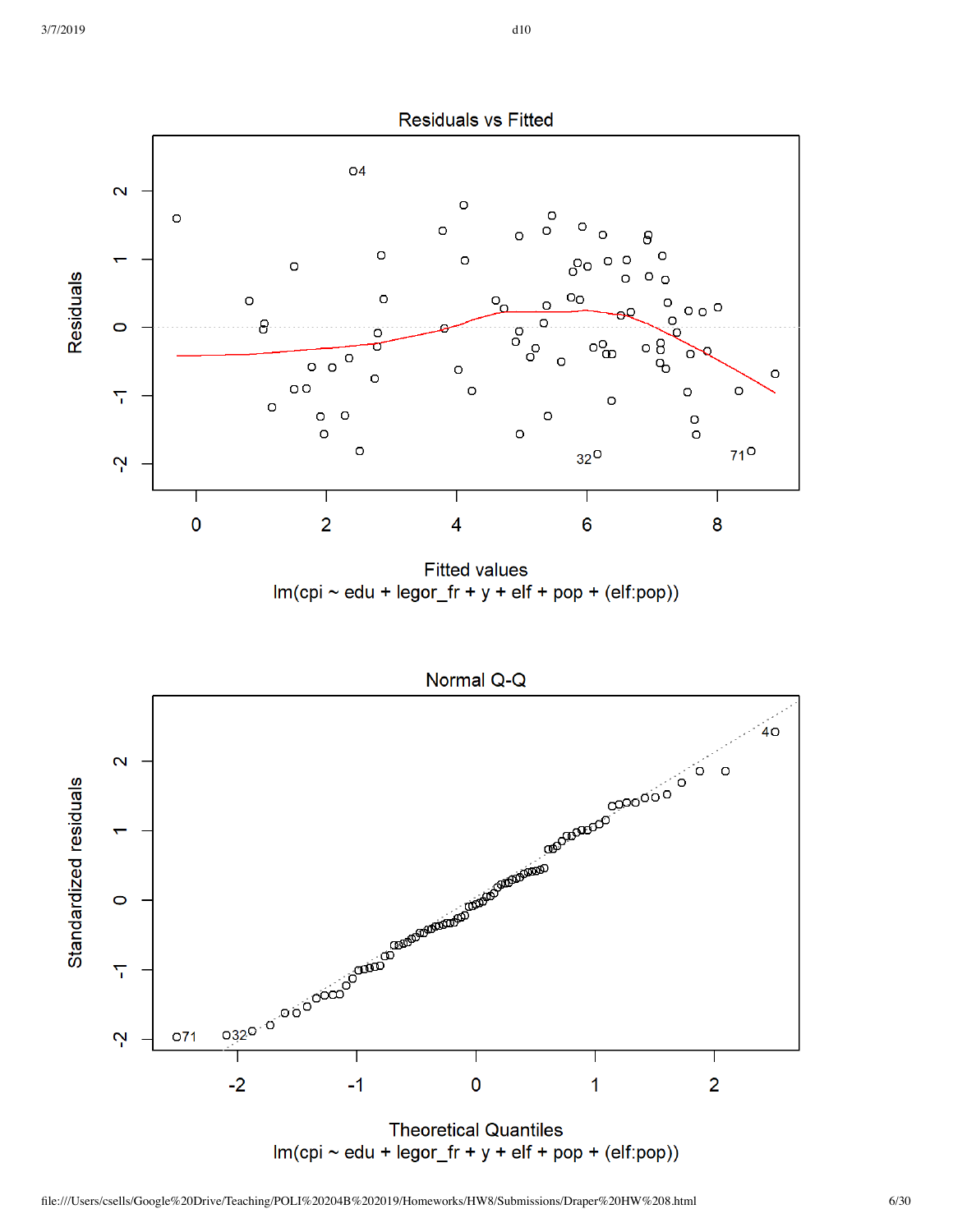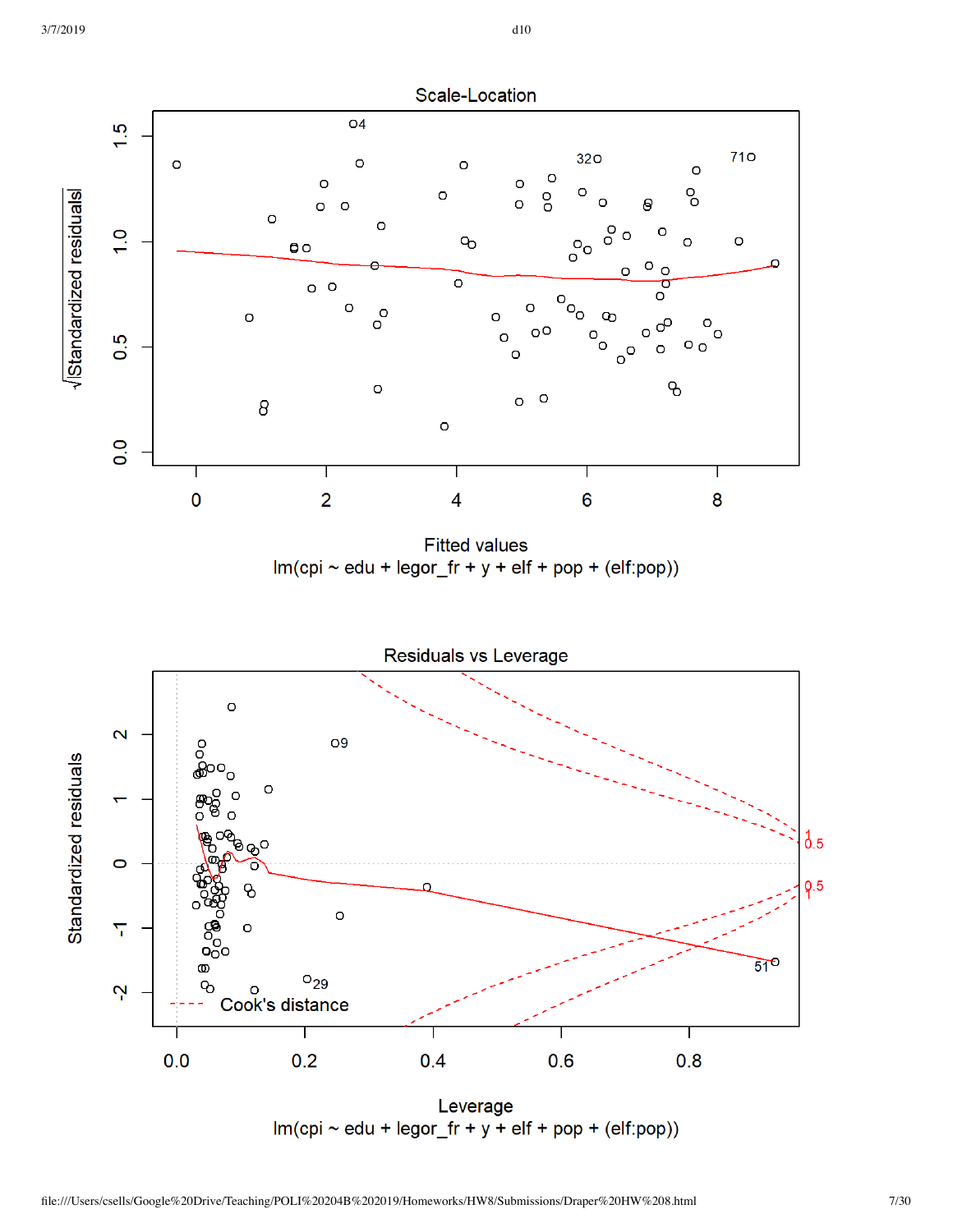3/7/2019 d10

In the residuals vs. fitted plot, we observe weak linearity at the left and center of the distribution, with a hint of curvature at the right side. In addition, we observe homoskedasticity, as error terms appear to be uncorrelated with x.

The q-q plot verifies the normality of our distribution, with notable outliers at 4, 71 and 32 (Belgium, Senegal and Costa Rica).

The scale-location plot shows an even spread of residuals along the range of predictors, with a nearly-horizontal fitted line, indicating homoskedasticity.

Finally, the residuals vs. leverage plot will assist us in identifying influential cases. Observations beyond the Cook's distance lines are relatively more influential. In our case, observation #51 (India) may be driving our results.

To investigate, we will drop observation #51 from the model and compare the results:

**Excellent**

```
Tabellini<-Tabellini[-c(51),]
reg10 <- lm(cpi \sim edu + legor.fr + y + elf + pop + (elf:pop))summary(reg10)
## 
## Call:
## lm(formula = cpi ~edu + legor.fr + y + elf + pop + (elf:pop))## 
## Residuals:
## Min 1Q Median 3Q Max 
\# -1.86176 -0.60012 -0.05559 0.72937 2.28870
## 
## Coefficients:
## Estimate Std. Error t value Pr(>|t|) 
## (Intercept) 8.768e+00 7.955e-01 11.022 < 2e-16 ***
## edu -2.726e-02 8.232e-03 -3.311 0.001423 ** 
## legor fr  8.706e-01 2.255e-01 3.860 0.000236 ***
## y -2.075e-04 1.676e-05 -12.379 < 2e-16 ***
## elf 4.130e-01 5.339e-01 0.774 0.441594 
## pop 1.310e-02 3.433e-03 3.816 0.000274 ***
## elf:pop -1.748e-02 5.245e-03 -3.333 0.001329 ** 
## ---
## Signif. codes: 0 '***' 0.001 '**' 0.01 '*' 0.05 '.' 0.1 ' ' 1
## 
## Residual standard error: 0.9865 on 76 degrees of freedom
## (3 observations deleted due to missingness)
## Multiple R-squared: 0.8456, Adjusted R-squared: 0.8334 
## F-statistic: 69.36 on 6 and 76 DF, p-value: < 2.2e-16
```
The results are substantially the same without observation #51.

Now we will examine residual plots for each variable:

**require**(car)

## Loading required package: car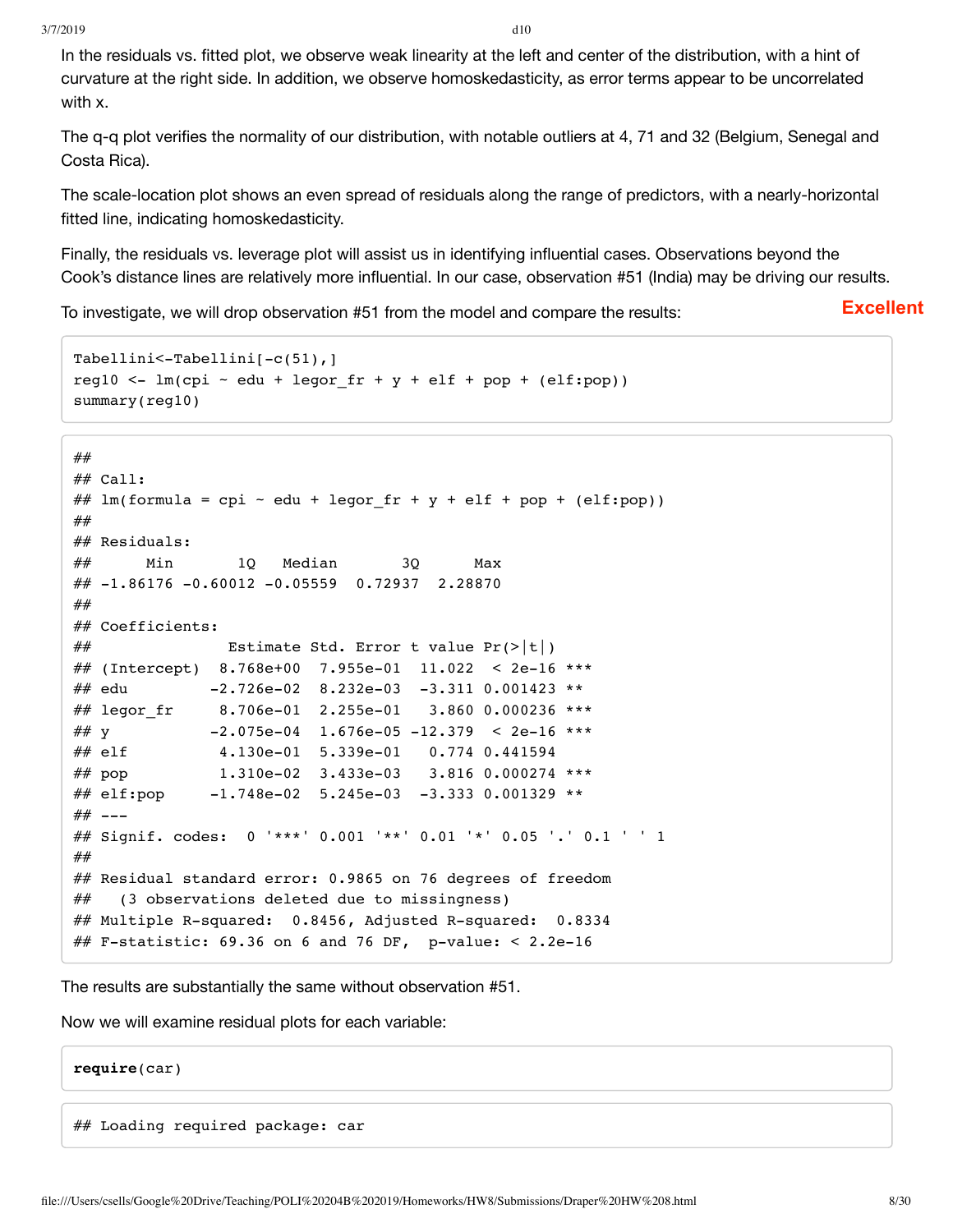$\Box$ 

\* VURN RIN VYRJLZ PNHRVU ^L^RSSVRH[\$L]LYHNLI`NHWORIN [OLOH] HSLZ ORNO \$L]LYHNLW RUZ VI [SRLYZ RU

JHZ ZKVII WICL SPLLHYP' HZ ZT WIRVU

ONUVARNK TT `HUK JHLNVARHS HAPH \$2 ^L UL] LYOL \$2 ZZ IL J\Y BRULHYL \$HRVLZ GOYZ PU MW\Y] HAPH \$2; OPZ

6LJQLI FRGHV

7HVW VWDW 3U !\_7HVW VWDW\_ HGX OHJRUBIU  $\sqrt{2}$ HOI SRS 7 X N H \ W H V W

UHVLGXDO3ORWV UHJ

: DUQLQJ SDFNDJH FDU'DWD ZDV EXLOW XQGHU 5 YHUVLRQ

/RDGLQJ UHTXLUHG SDFNDJH FDU'DWD

: DUQLQJ SDFNDJH FDU ZDV EXLOW XQGHU 5 YHUVLRQ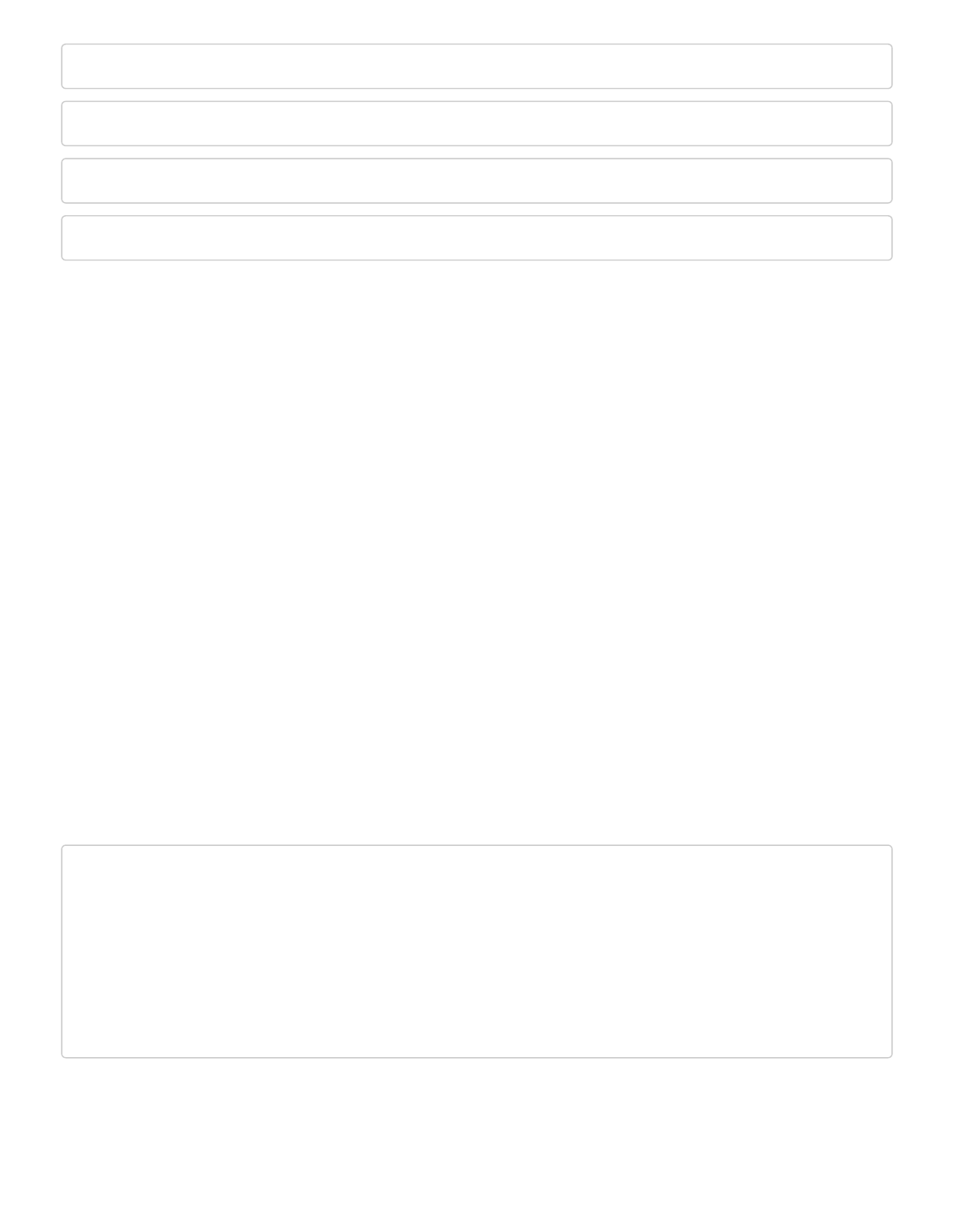SORW UHJ ZKLFROEOXH

5L [ ^ L ^ FSSL\_HT PUL \* WRZ KEZ HUL!

SORW KDWYDOXHV UHJK FVROHOXH\ODE+DW 9DOXFPVDLQ+DW YDOXHV  $S$  $\Omega$ DEOLQH K S Q OW\ 7KUHVKROG IRU VXVSHFWV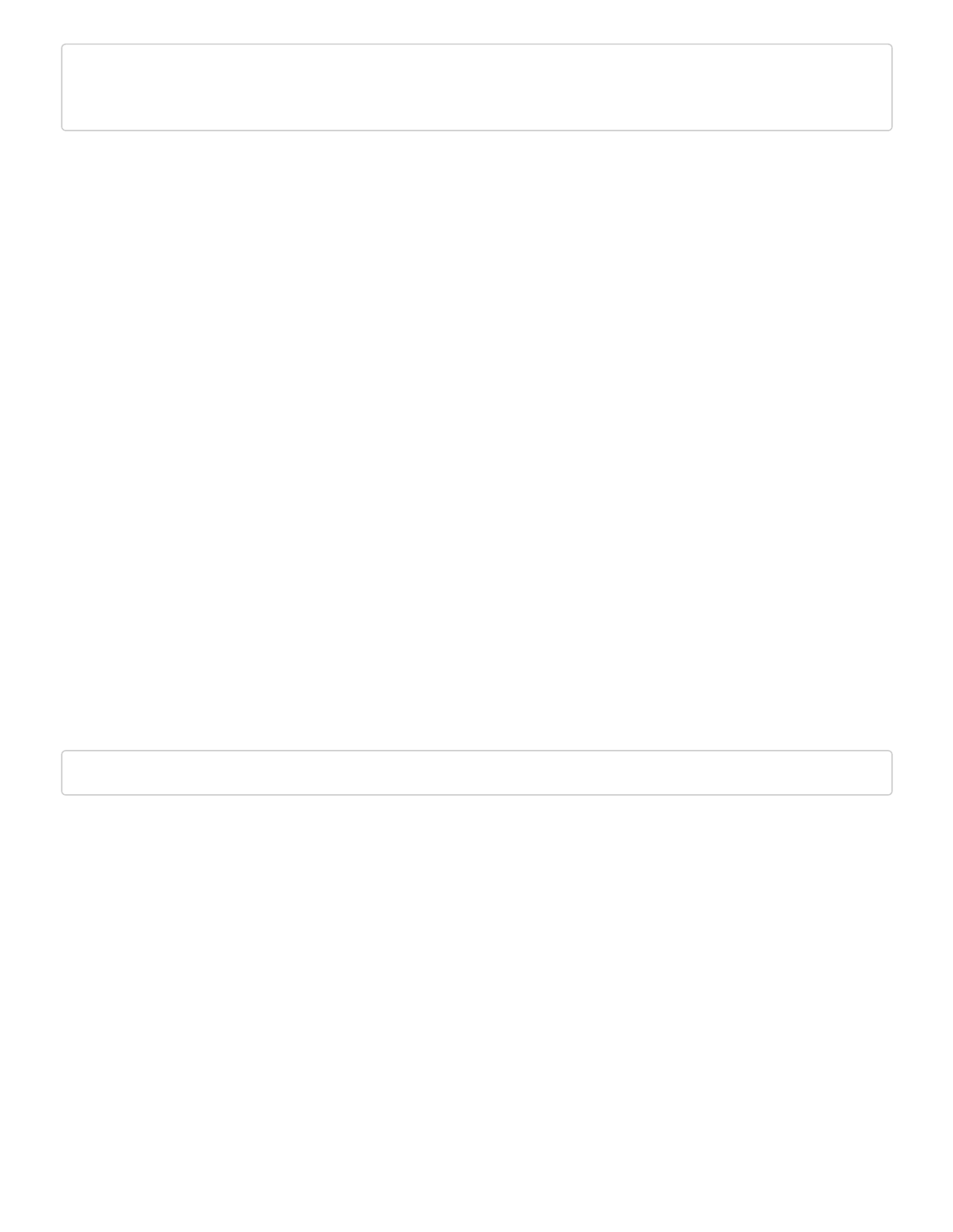

Obs. number  $Im(cpi \sim edu + legor.fr + y + elf + pop + (elf:pop))$ observation #48 (Bangladesh) is the only significant outlier.

Finally, we will examine the DFBetas:

```
par(mfrow=c(2,3))for (j in 1:7){
  plot(abs((dfbetas(reg10))[,j]), col=4, type='h', ylab='DFBETAS')
  abline(h = 2/sqrt(n), lty=2) # Threshold for suspects
}
```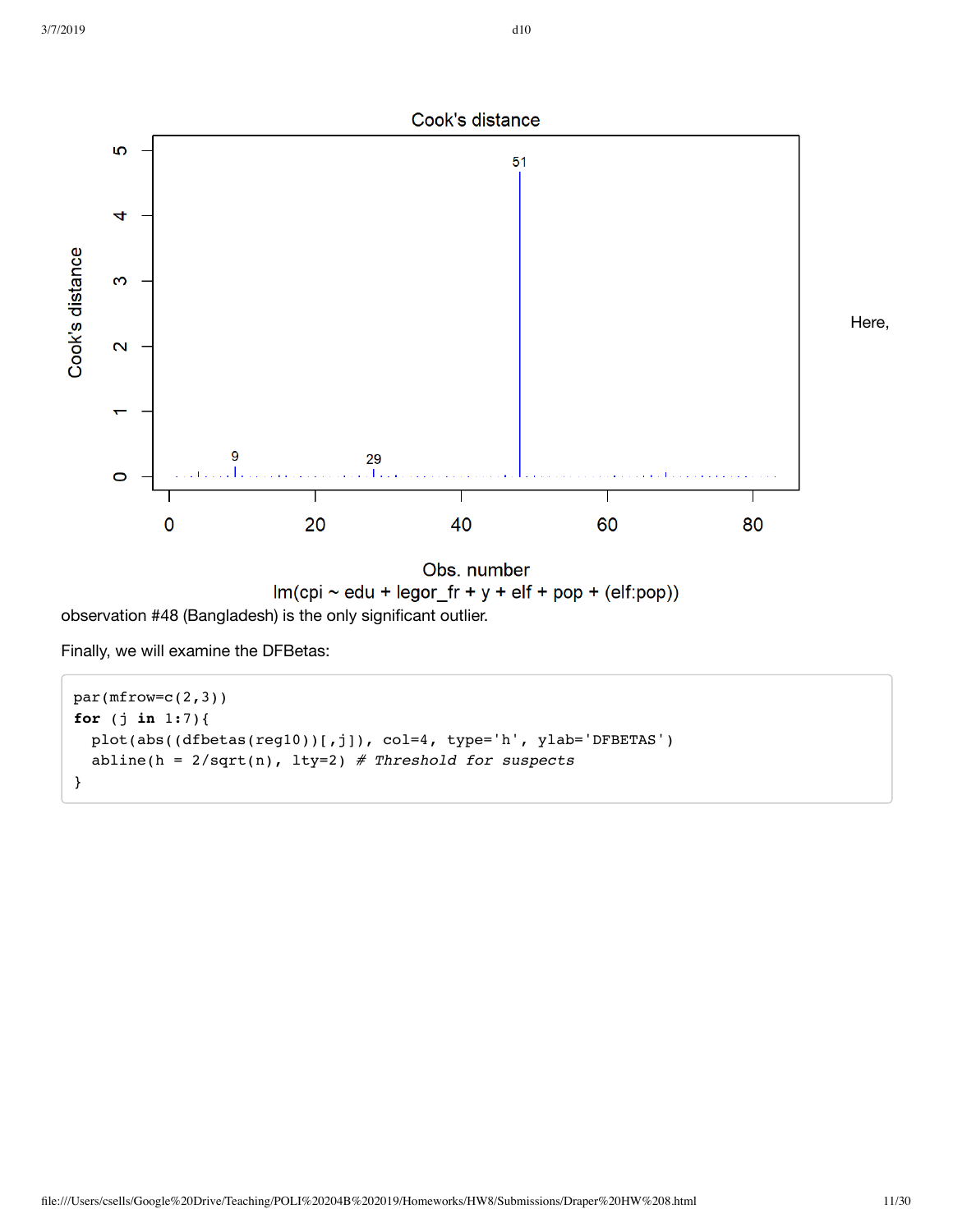# RKP, RN HSVIZ DJH, RVUZ JWZ ZIOL JVUJLYU [OYLZ OGK VUHSSJHYPH SLZ YLSH [PLS NU^ VMOLT KV HUK RUHKK PRVU

À OH 8VHUV FVHOOND\*RKRLJQDJH32/ULYH% +RPHZRUNV +: 6XEPLVVLRQV 'UDSHU +: KWPO

 $SO<sub>2</sub>$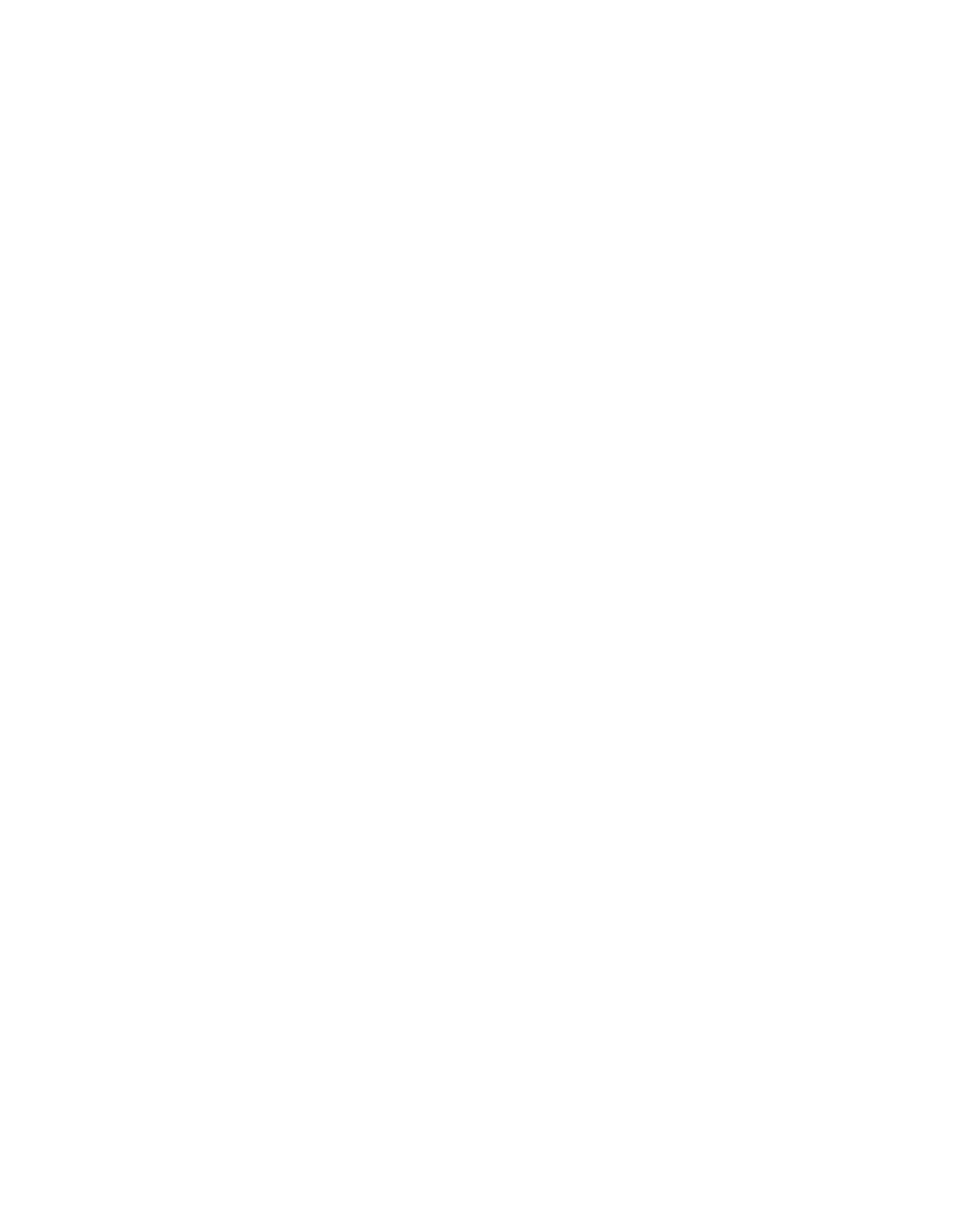3/7/2019 d10

different observations have high DFBetas for different variables (rather than the same ones).

Question 2a.

The question asks us what happens to the estimate of b1 when x2 is missing, in two cases: x1 and x2 have positive covariance, and x1 and x2 have negative covariance. We will use the omitted variable simulation from lecture:

```
omitsim<-function(n=100,numsims=1000,rho1=2){
  par(mfrow=c(2,2))B1 < - runif(n) *4 B2<-rnorm(n,mean=100,sd=10)+(B1*rho1) ## The variable rho1 is our measure of correlati
on.
   print(cor(B1,B2))
   res<-array(NA,dim=c(numsims,2))
   for(i in 1:numsims){
    Y<-10+2*B2 + 2*B1+rnorm(n) res[i,1]<-lm(Y~B1+B2)$coef[2]
     res[i,2]<-lm(Y~B1)$coef[2]}
   print(lm(Y~B1+B2))
   print(lm(Y~B1))
  hist(res[,1],main="Correct Model",xlab="Est of B(B1)")
  hist(res[,2],main="Model W/O B2",xlab="Est of B(B1)")
   plot(res[,1],res[,2],xlim=c(min(res),max(res)),ylim=c(min(res),max(res)))
   abline(0,1)
}
```
We will now run the omitsim function. B1 and B2 are positively correlated because of the relationship in line 19. Our correlation measure is a positive number, so the simulation will produce a positive covariance, with residuals clustering in the top left corner. When x2 is missing, our overestimate of B1 will increase. As positive covariance increases, the amount by which we overestimate B1 increases when we drop x2.

```
omitsim(n=100,numsims=1000,rho1=2)
```

```
## [1] 0.1003581
## 
## Call:
\# \# \ln (formula = Y ~ B1 + B2)
## 
## Coefficients:
## (Intercept) B1 B2 
## 9.968 1.987 2.000 
## 
## 
## Call:
\# \# lm(formula = Y ~ B1)
## 
## Coefficients:
## (Intercept) B1 
## 214.552 3.716
```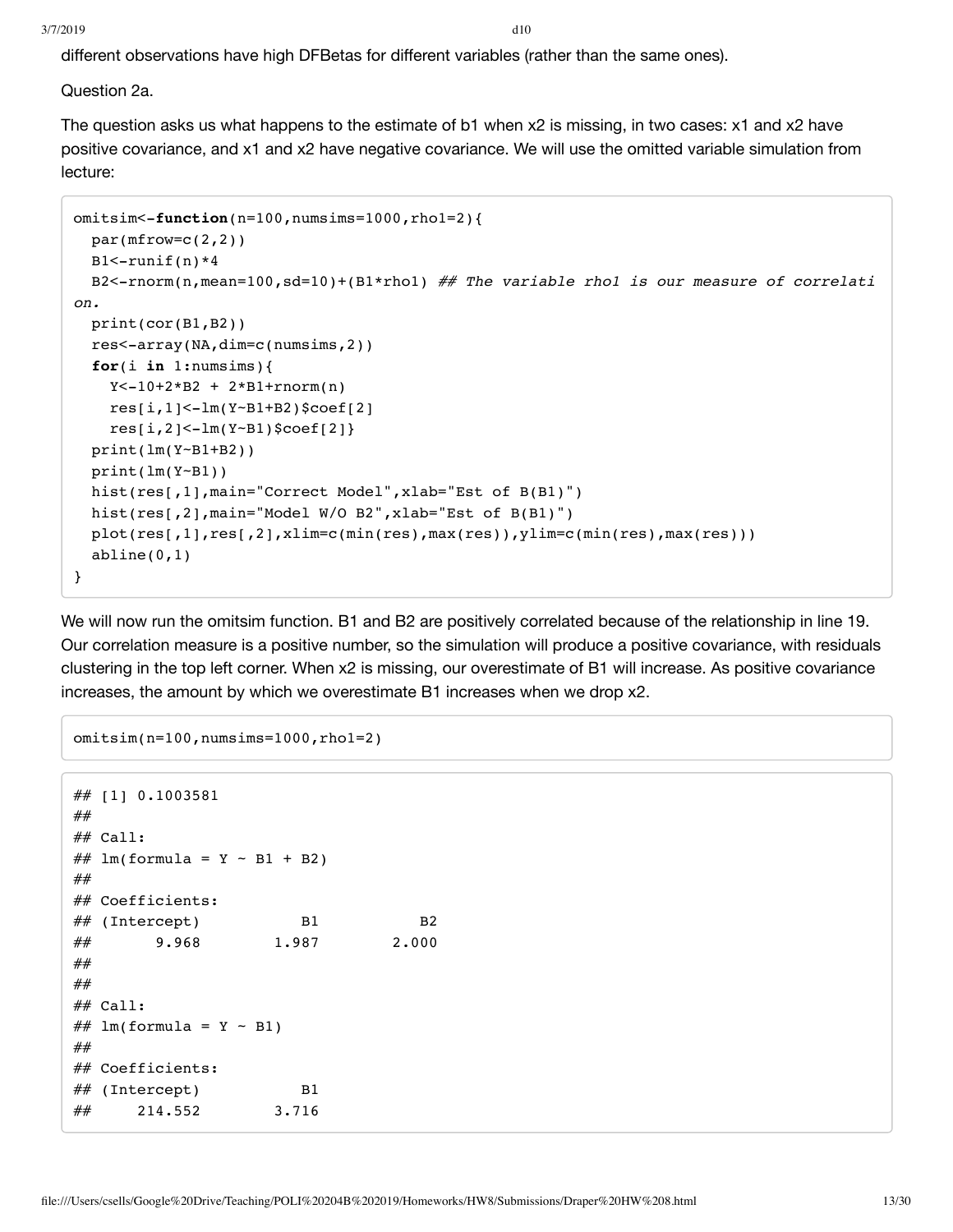$> ②$ **&DOO** OP IRUPXOD < a % % **&RHIILFLHQWV**  $\%$ , Q W H U F H S W  $\%$ **&DOO** OP IRUPXOD < a % & R H I I L F L H Q W V  $\%$ , Q W H U F H S W

RUYLHZ LICL THNUPAKL VMOV [CL NHWI L[^ LLU[CL TVKLSZ^RSSPUYLHZ LL

RPLWVLP QQXPVLPV UKR

**OMPL**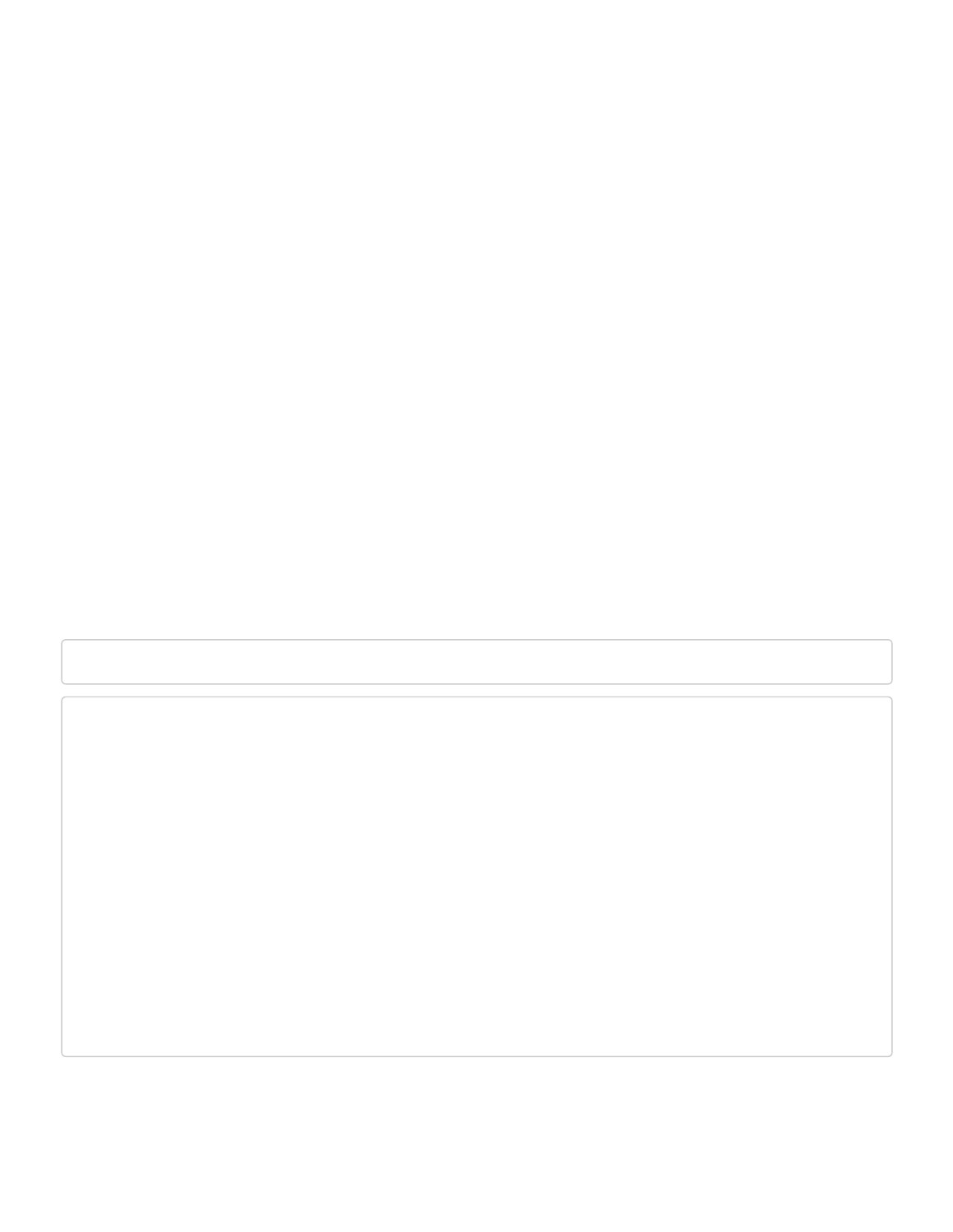

we change the rho1 value to a negative number, this creates a negative covariance between B1 and B2. Residuals will cluster in the bottom right corner. When x2 is missing, our overestimate of B1 will decrease. As negative covariance increases, the amount by which we overestimate B1 increases when we drop x2.

```
omitsim(n=100,numsims=1000,rho1=-2)
```

```
## [1] -0.1890616
## 
## Call:
\# \# lm(formula = Y ~ B1 + B2)
## 
## Coefficients:
## (Intercept) B1 B2 
## 8.301 2.025 2.016 
## 
## 
## Call:
\# \# lm(formula = Y ~ B1)
## 
## Coefficients:
## (Intercept) B1 
\# 204.646 -1.357
```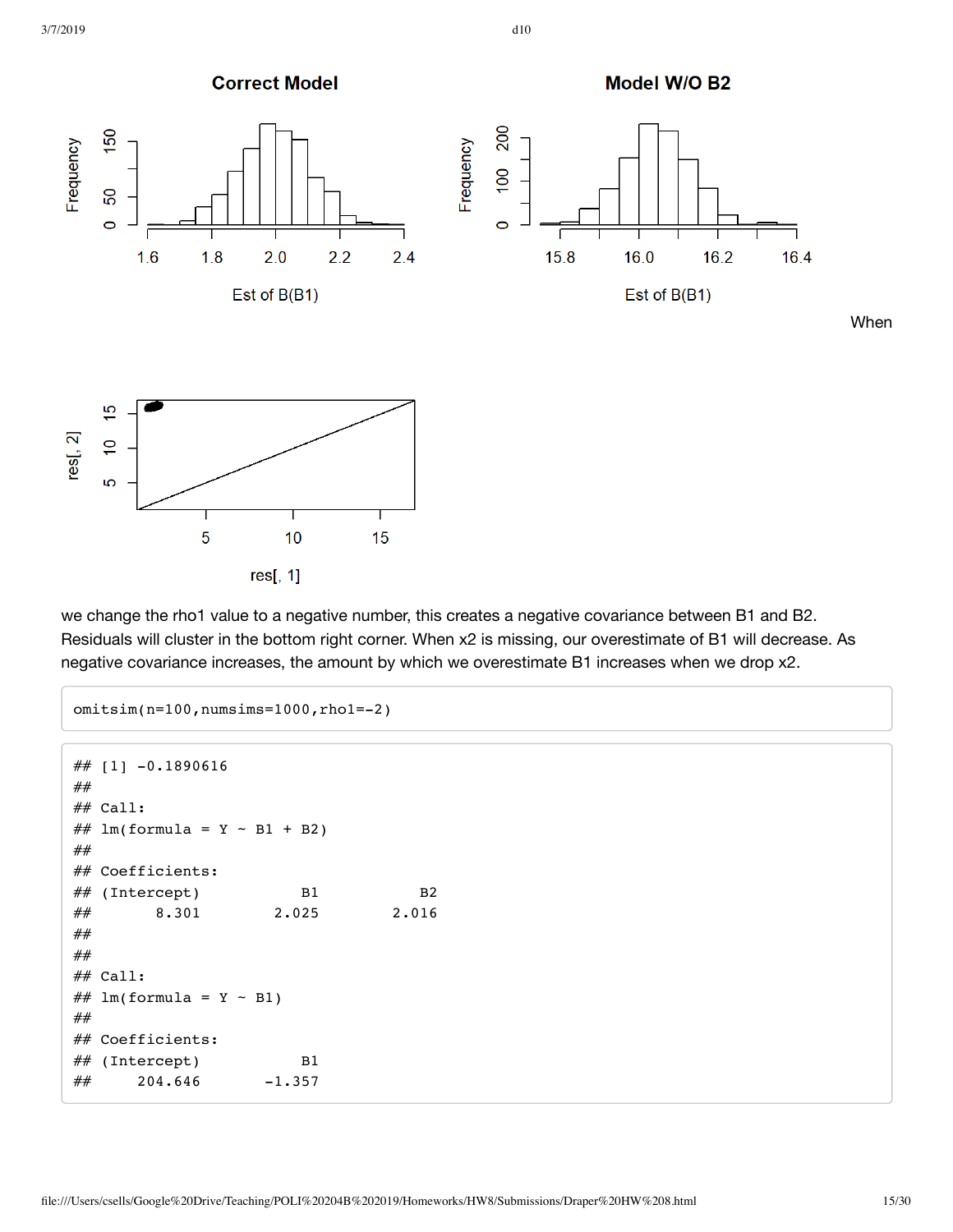**Correct Model** 



Est of B(B1)



Model W/O B2

If we



increase the magnitude of rho1, the gap between the models will increase:

```
omitsim(n=100,numsims=1000,rho1=-7)
```

```
## [1] -0.6169707
## 
## Call:
\# \# lm(formula = Y ~ B1 + B2)
## 
## Coefficients:
## (Intercept) B1 B2 
## 11.430 1.905 1.986 
## 
## 
## Call:
\# \# lm(formula = Y ~ B1)
## 
## Coefficients:
## (Intercept) B1 
\# 212.89 -12.16
```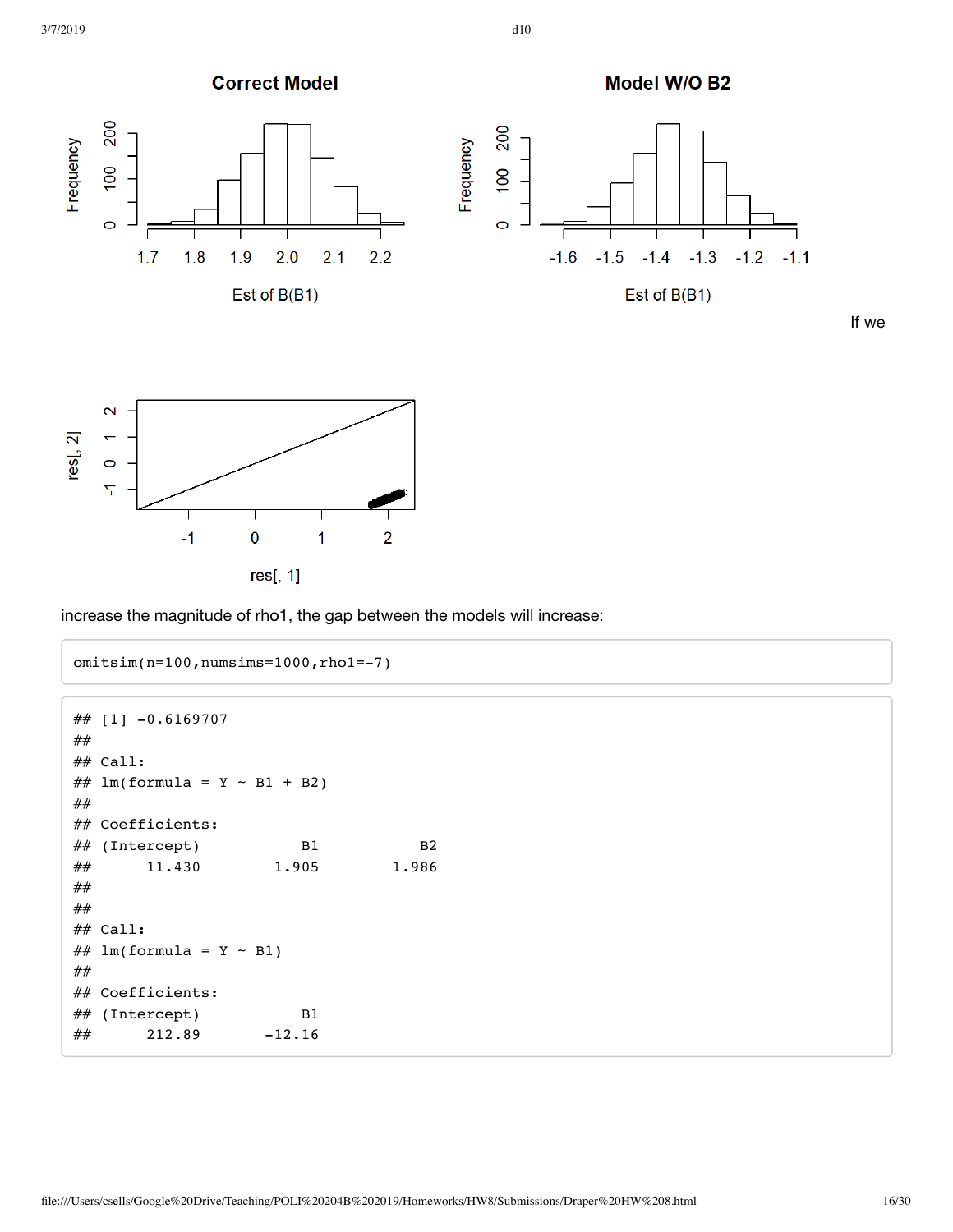UHJVLP

```
VHW VHHG
UHJVLPIXQFWLQQ QXPVLPV DOSKDEHWDVLJPDJDPPOOHUHJ^
 : UQRUP Q PHDQ
 UHV DUUIDINGLP F QXPVLPV
 IRUL LQ QXPVLPV ^
  <VWDU DOSKD EHWD ; UQRUP Q VG VHUHJ
  < < VWDU UQRUP Q VG
  UHV>L@ OP <VWDUa; FQRHI>
  UHV>L@ OP <a; FR@l>
 SORW UH@>UHV@ [ODE Z HUURU\ODE; VWDU Z R HUU ROUP F PLQ UHV
UHV \OLP F PLQ UHV PD[ UHV
```
- PIZ [^LL\_HT PUL [OLKH[H^P]OHUVYT HSSKEZ MP\[LKLYKVY[LYT ^P[OHZ HUKHYKKL] PH[PVUVM > L^RSNYHWO\_ ^POLYKYVU[OL\_H\_EZHNHRUZ[\_ZHY[Y\L]HSLVU[OL`H\_EZ>LL\_WLJ[[VZLKEZWYZWUHSVUN[OL\_H\_EZ

WINLULYHS^OLU\_ PZTLHZ\YLK^POYHUKVTLYYWY [OLLYYWZ^PSS[LUK [VÅH[[LU[OLZY8WLVM]OLYLNYLZZVBI\$PUL ; O ZEZ ILJH Z LIOL LYKY^RSILUK [V KEZ WYZ LIOL KHIH YLZ \\$PUN PU HIRNLY \$LZ ZWYLJEZ LJSA K (Z YHUKVT LYKYY RUYLHZ IZ ^ L [CLYLIWYL L\_WLJ[ [VZ IL I L[HCH] HWWWHJOaLYV

 $8\backslash$  LZ PVU I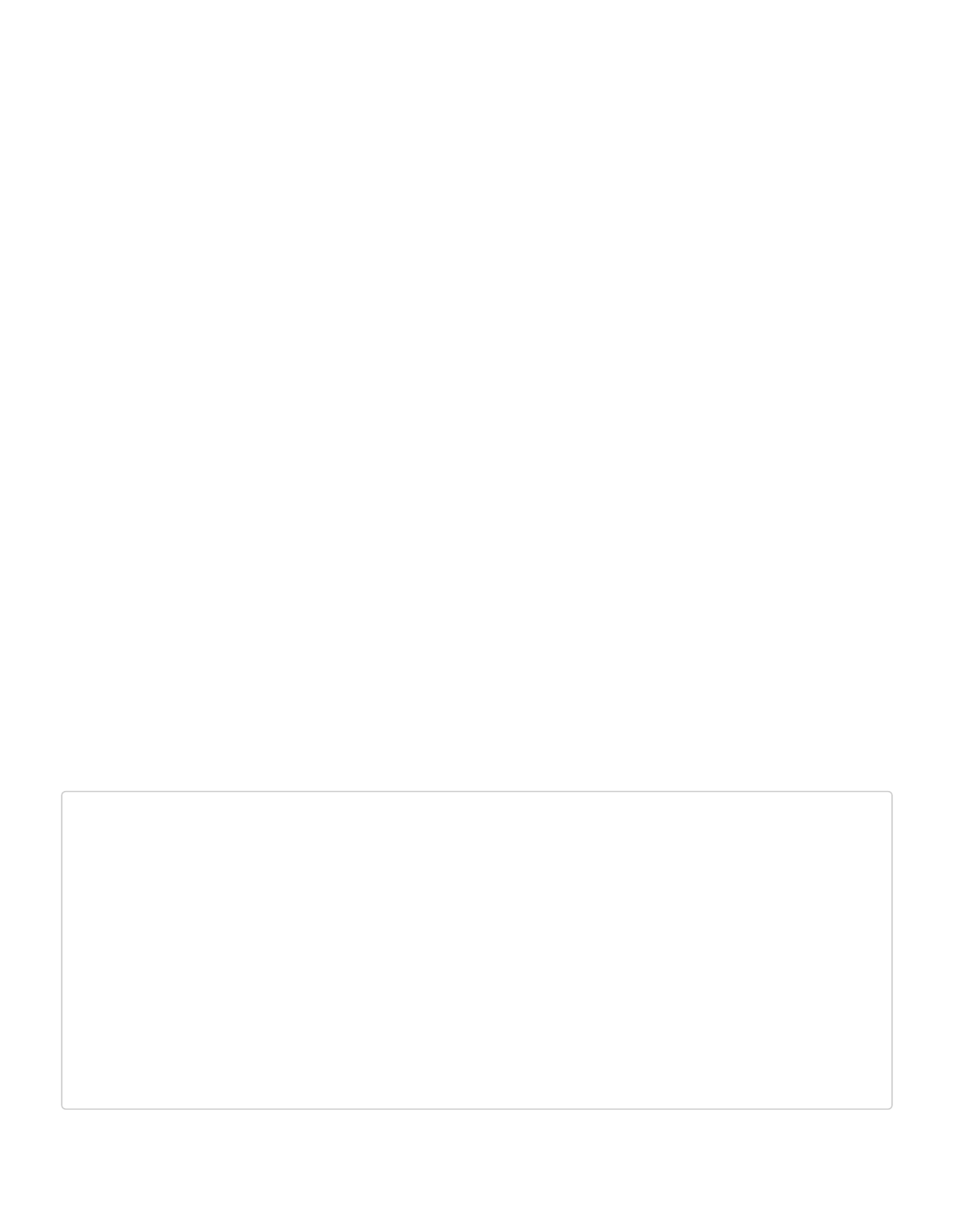

As we increase standard deviation, the distribution flattens:

```
set.seed(030419)
regsim0<-function(n=100,numsims=200,alpha=1,beta=1,sigmagamma=1,sereg=1){
  X<-rnorm(n,mean=1)
  res<-array(NA,dim=c(numsims,2))
  for(i in 1:numsims){
     Ystar<-alpha+beta*X+rnorm(n,sd=sereg)
    Y<-Ystar+(3*rnorm(n,sd=1))
    res[i,1]<-lm(Ystar~X)$coef[2]
   res[i,2]<-lm(Y~X)$coef[2]
   }
  plot(res[,2],res[,1],xlab="X (w/ error)",ylab="X-star (w/o error)",xlim=c(min(res),max
(res)),ylim=c(min(res),max(res)))
}
regsim0()
```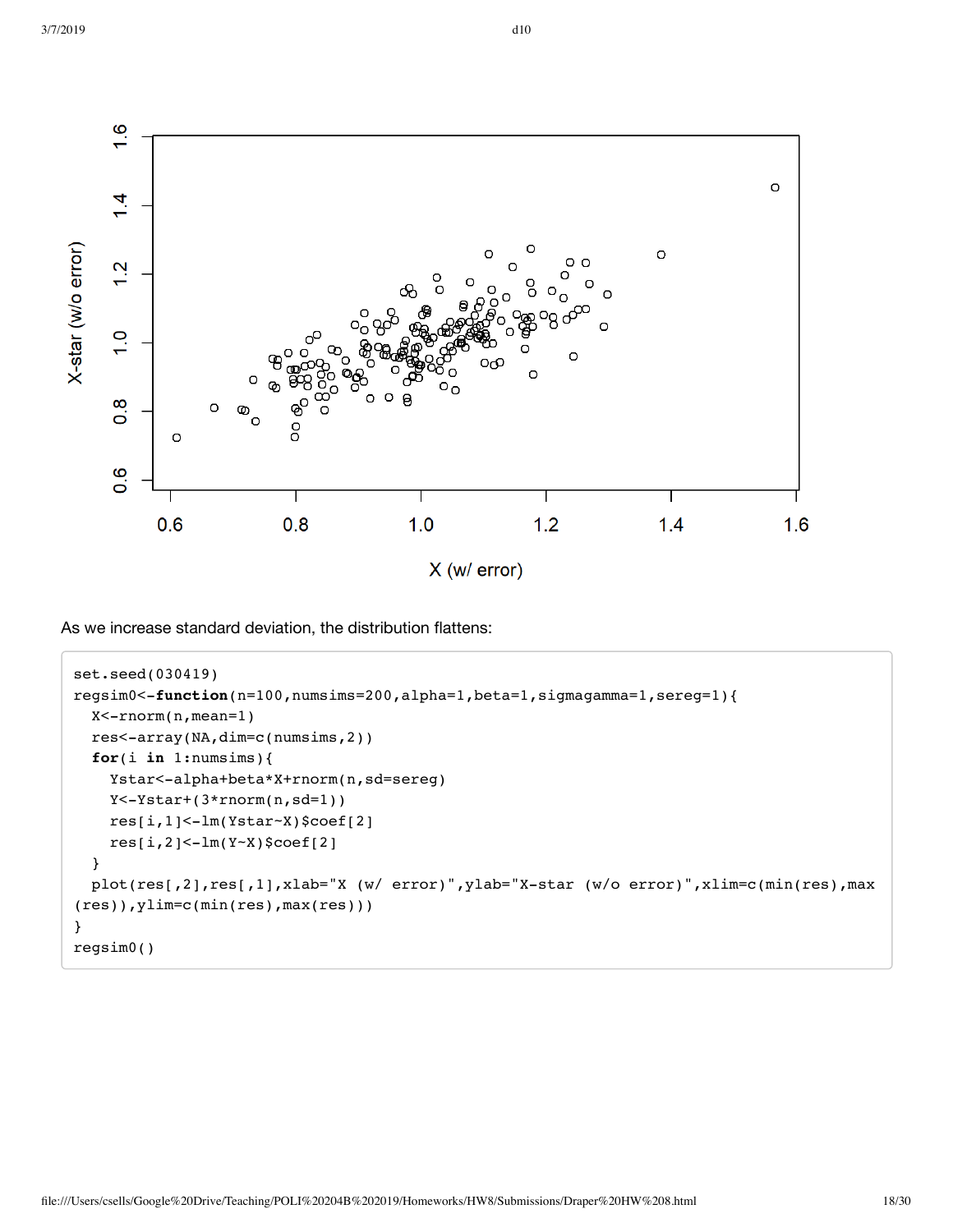

Eventually, the error term dominates the result:

```
set.seed(030419)
regsim0<-function(n=100,numsims=200,alpha=1,beta=1,sigmagamma=1,sereg=1){
  X<-rnorm(n,mean=1)
  res<-array(NA,dim=c(numsims,2))
  for(i in 1:numsims){
     Ystar<-alpha+beta*X+rnorm(n,sd=sereg)
    Y<-Ystar+(5*rnorm(n,sd=1))
    res[i,1]<-lm(Ystar~X)$coef[2]
   res[i,2]<-lm(Y~X)$coef[2]
   }
  plot(res[,2],res[,1],xlab="X (w/ error)",ylab="X-star (w/o error)",xlim=c(min(res),max
(res)),ylim=c(min(res),max(res)))
}
regsim0()
```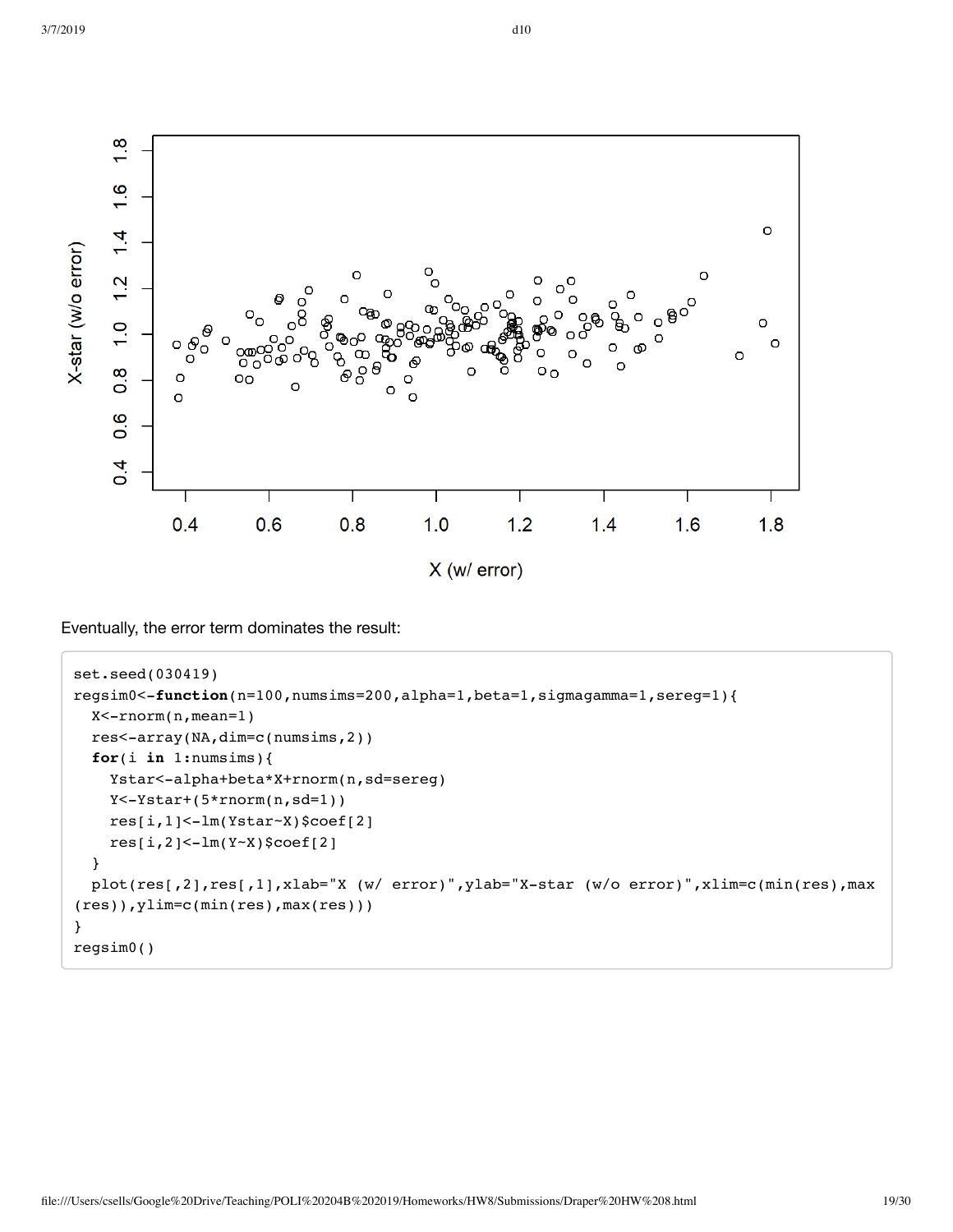

```
set.seed(030419)
regsim0<-function(n=100,numsims=200,alpha=1,beta=1,sigmagamma=1,sereg=1){
  X<-rnorm(n,mean=1)
  res<-array(NA,dim=c(numsims,2))
  for(i in 1:numsims){
    Ystar<-alpha+beta*X+rnorm(n,sd=sereg)
    Y<-Ystar+(7*rnorm(n,sd=1))
    res[i,1]<-lm(Ystar~X)$coef[2]
   res[i,2]<-lm(Y-X)$coef[2]
   }
  plot(res[,2],res[,1],xlab="X (w/ error)",ylab="X-star (w/o error)",xlim=c(min(res),max
(res)),ylim=c(min(res),max(res)))
}
regsim0()
```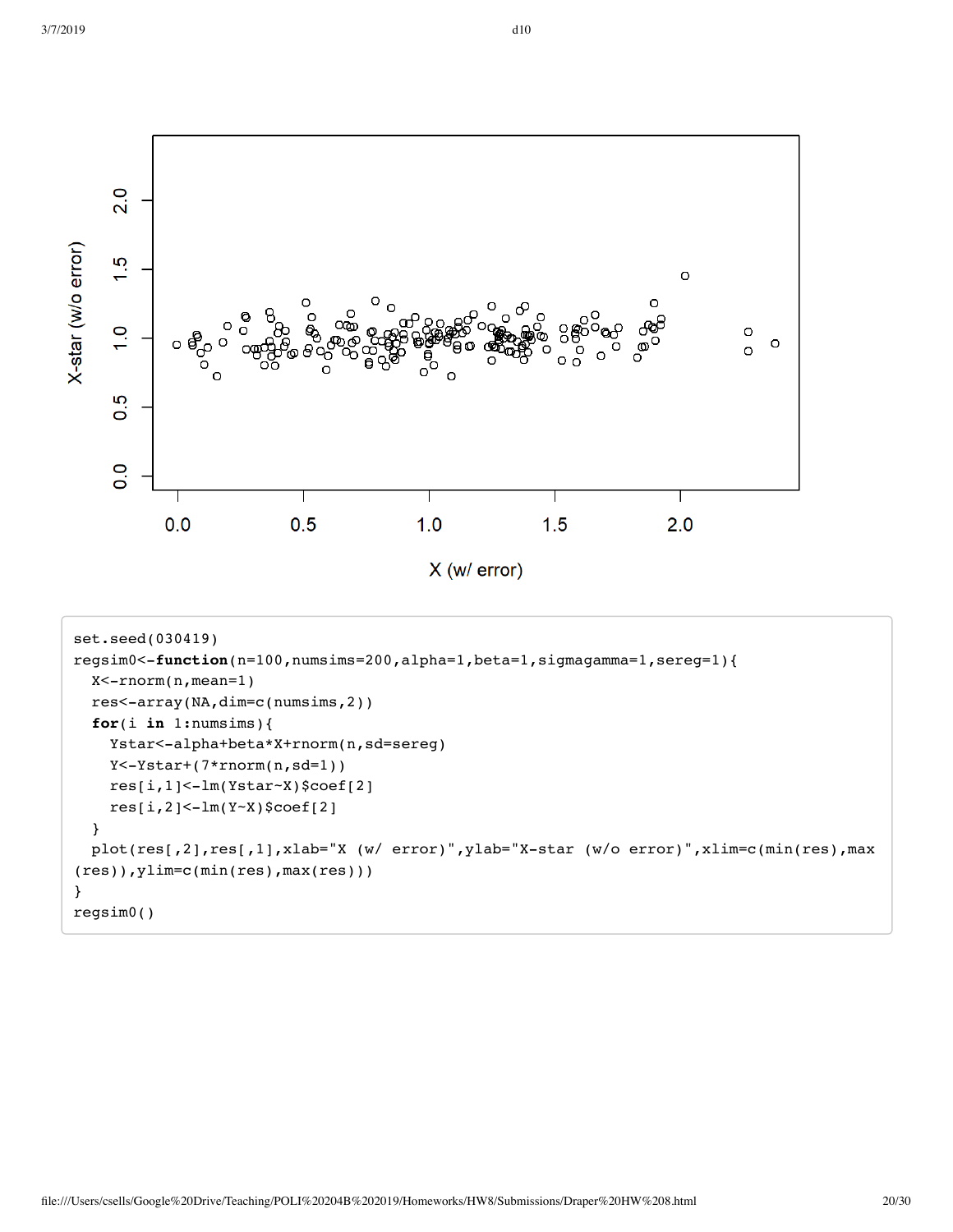$_{\text{S}}$  @ ? Z [HY JVLMBDdVMS [YLZ BDYLZ BD\_\$H \$  $_{\text{S}}$  ? ^ LYKV 1 ` SH \$  $_{\text{S}}$  ? Z [HY ^ V  $LWW'$  \_ ST \$J T PUYLZ T H\_YLZ ` ST \$J T PUYLZ T H\_YLZ H SPLL SPLLZ J I L[HI L[HJ T PUYLZ T H\_YLZ SPUZJTPUYLZ TH\_YLZ JIL[HIL[H dYLNZP

UTZPZ\$ HSNOH\$ IL[H\$ ZNRTHNHTTH\$ ZNLN\$ b?# YUVYTUTLHU\$ A#? YLNZP # MUJIPVUU\$ YUVYT UT LHUS YLZ#HYYH 5(KPT\$JU\TZPTZ NWYPPU !U\TZPTZb@#H\$WOHIL[H?YUVYTUZK\$ZNLN ?Z FM# ? YUVYTUZK\$ZIRTHNHTTH YLZBD# STA ? CUVLNBD? OH #YLZBDYLZBD# ST @ ? OH CUVLNBDYLZBD#

([ILT W] ! OF Z VJSVZ L [OL [WILLS BZ [OH[OJHL) AW YL VI[OV^ [V WWW. SH[L ? OH[^POPU[OL SWW]

**SELZJTEUYLZTH\_YLZJIL[HIL[H dYLNZP** 

 $_{\text{S}}$  @ ? Z H Y JVLMB DdVMS [YLZ BDYLZ BD\_ SH \$  $_{\text{S}}$  ? ^ LYKV  $^{\prime}$  ` SH \$  $_{\text{S}}$  ? Z H Y ^ V LYKY<sup>1</sup>\_ST \$J T PUYLZ T H\_YLZ ` ST \$J T PUYLZ T H\_YLZ H SPLL **SELZJIL [HIL [HJT PUYLZ TH\_YLZ** 

?Z[N#? YUVYTUZK\$ZNPTHNHTTHYLZBD#STA<sub>? CJVLN</sub>8D? OH#YLZBDYLZBD#ST@8? OH CJVLN8DYLZBD#

YLNZP # MUJ[PVUU\$ ULTZPZ\$ HSNOH\$ IL[H\$ ZNPTHNHTTH\$ ZNLN\$ b?#YUVYTUTLHU\$ A#? YUVYT UTLHU\$ YLZ#HYYH 5 (KFT\$JU\TZFTZ NWYPRU !U\TZFTZb@#H\$WOH IL[H?YUVYT UZK\$ZNLN

 $FF$  ([[LT W] !

YLNZP<sup>1</sup>

YLNZTP # MUU[PVUU\$ U\TZTPZ\$ HSWOH\$ IL[H\$ ZNRTHNHTTH\$ ZNLN\$ b?# Z Ľ Z LK YUVYT UT LHU\$ A# ? YUVYT UT LHU\$ ? OH{# ST Ae? WKLKR3[PVUZ# WKLKR3[? OH UL^KH{\$? OH ZLÄ (\$; 9<, PULY)HS\$, JVUÄKLUUL<sup>1</sup>SLJLS\$ YLZ#HYYH 5 (KFT \$JU\TZFT Z MYYPPU !U\TZFT Z bOZ[HY# HSYCH IL [H? CH @ # @ Z [HY YUVYT UZ K\$ YLZ B D# 3T @ Z [He? CJVLMBDYLZ B D# 3T @ ? CJVLMBDd WSY YLZ BDYLZ BD\_SH \$<sub>2</sub>? ^ LYKY<sup>1</sup> `SH \$<sub>2</sub>? Z [HY ^ V LYKY<sup>1</sup> \_ SH \$J T PUYLZ T H\_ YLZ `SH \$J T PUYLZ T H\_ YLZ d

 $>$  L ^ FSSUV^ JYLH [L H] HYPH SL A JVYYLSH [LK ^ FPO [OL [Y, L  $\_$  !]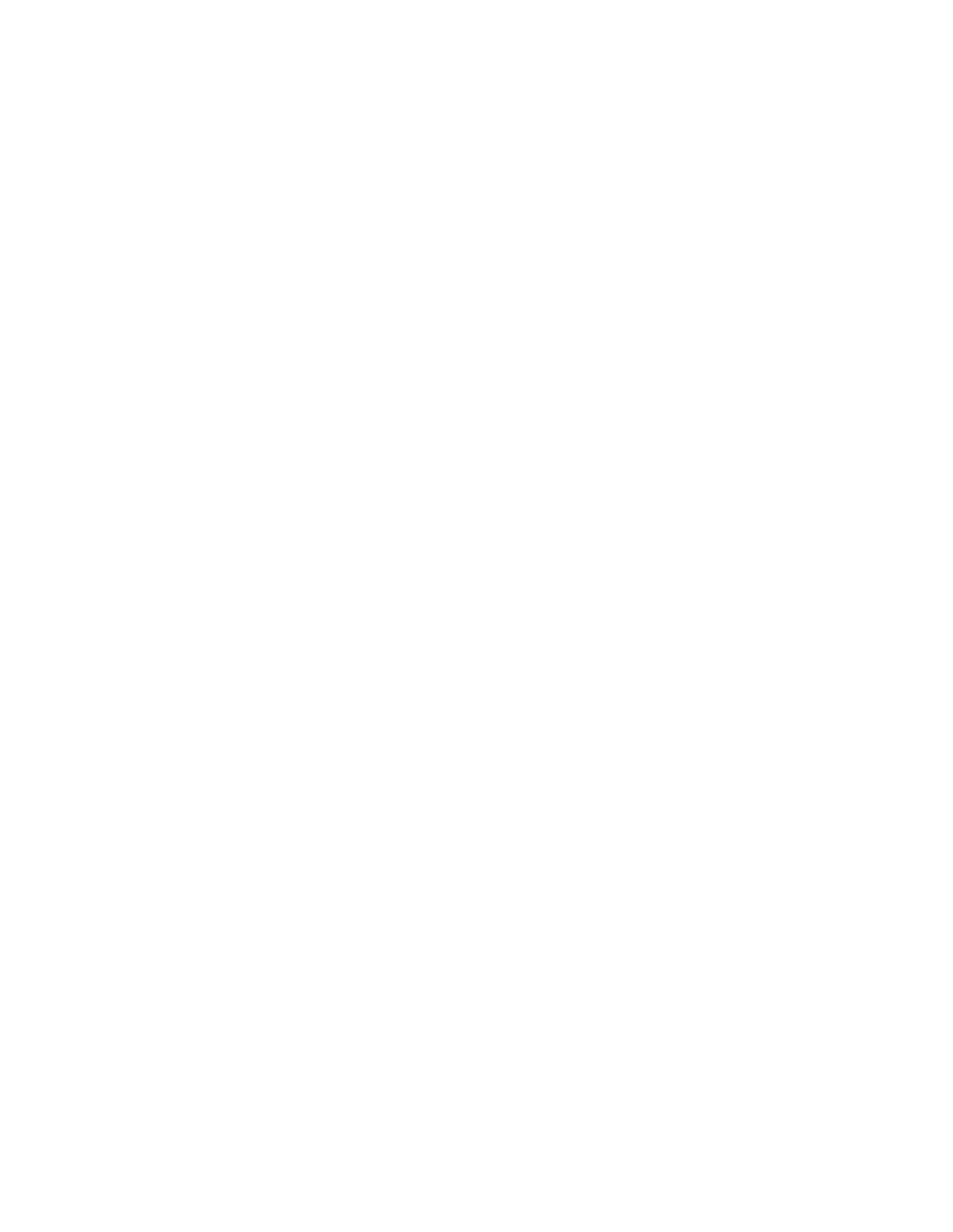3/7/2019 d10

I'm not getting the results I want from these loops, but intuitively we would expect the regression on Z to track X1 to the extent of their correlation, but we will see divergence in the error terms.

Question 3.

I decided to reexamine Tabellini's 2001 corruption dataset from a different angle. I want to know whether the corruption perceptions index (CPI) score affects GDP. The proposed mechanism is that a perceptible increase in corruption-related rents would cause a corresponding deadweight loss to GDP.

H0: An increase (decrease) in CPI has no effect on GDP. HA: An increase (decrease) in CPI causes an increase (decrease) in GDP.

```
Tabellini<-read.csv("Tabellini.csv", header=T)
y <- Tabellini$Y
cpi<-Tabellini$CPI
reg20<-lm(y ~ ~ ~ copi)
```

```
stargazer::stargazer(reg20, type = "html",
 title = \ln(y \sim \text{cpi})")
```
#### $Im(y \sim cpi)$

|                    | Dependent variable:                       |  |
|--------------------|-------------------------------------------|--|
|                    |                                           |  |
| cpi                | $-3,042.323$                              |  |
|                    | (197.513)                                 |  |
| Constant           | 25,205.680**                              |  |
|                    | (1, 122.533)                              |  |
| Observations       | 84                                        |  |
| $R^2$              | 0.743                                     |  |
| Adjusted $R^2$     | 0.740                                     |  |
|                    | Residual Std. Error $4,323.446$ (df = 82) |  |
| <b>F</b> Statistic | $237.256$ *** (df = 1; 82)                |  |
| Note:              | $p<0.1$ ; $p<0.05$ ; $p<0.01$             |  |

P < .05, so we reject the null hypothesis. Corruption is strongly associated with lower GDP.

We might object that there's a lag built in to this model, in that present corruption might affect future gdp, but not present gdp. However, corruption perceptions are themselves composites of corruption perceptions over lifetimes, with perhaps a strong recency bias but at least the potential to encode older information.

Let's examine the regression coefficients graphically:

dwplot(reg20)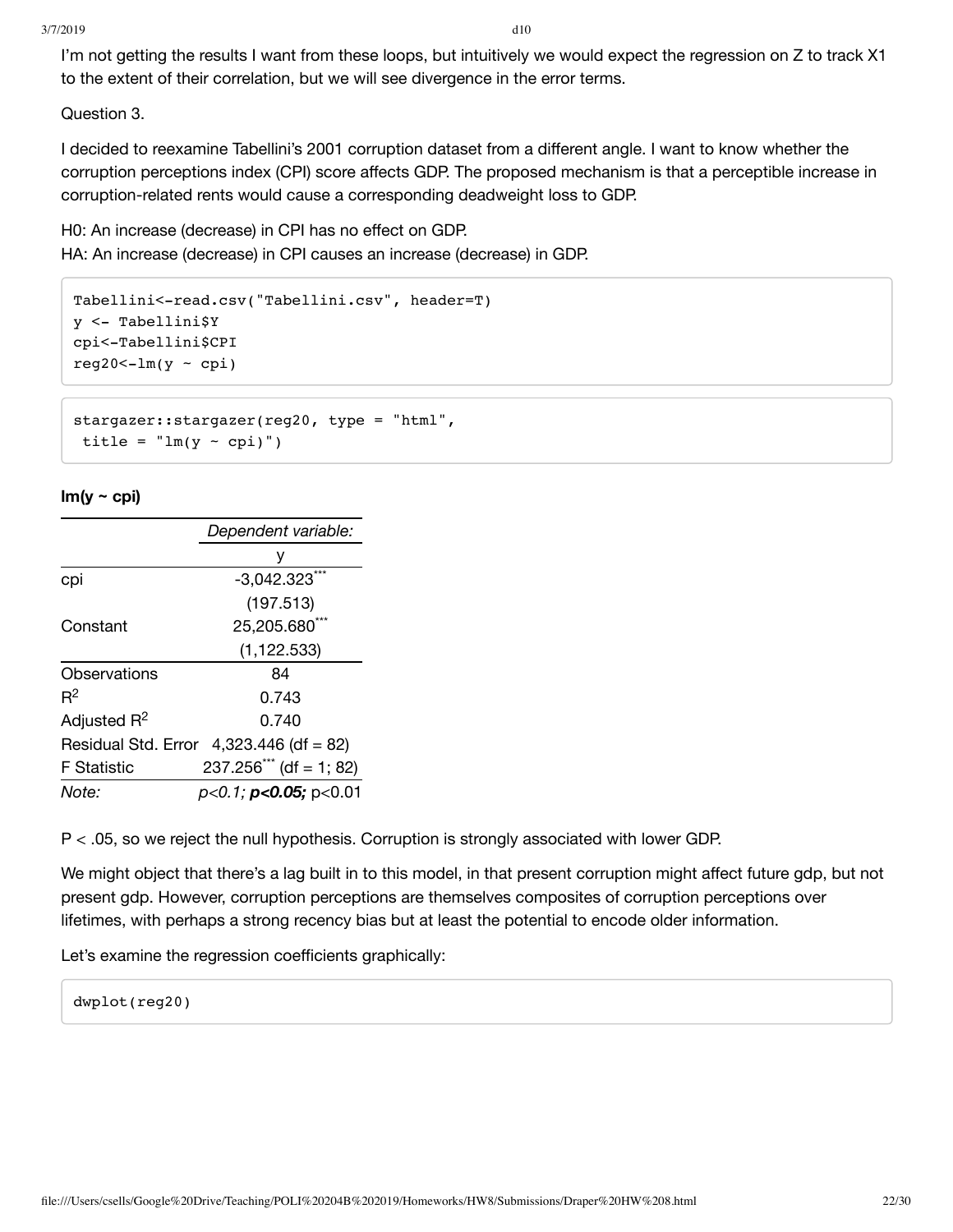

We will now apply the diagnostic tools we learned last week: residual plots, leverages, Studentized residuals, DFBETAs, Cook's distance, and multicollinearity. We want to know whether any of the core regression assumptions (linearity, normality and fixity) are violated.

First we will examine the residual plots:

plot(reg20)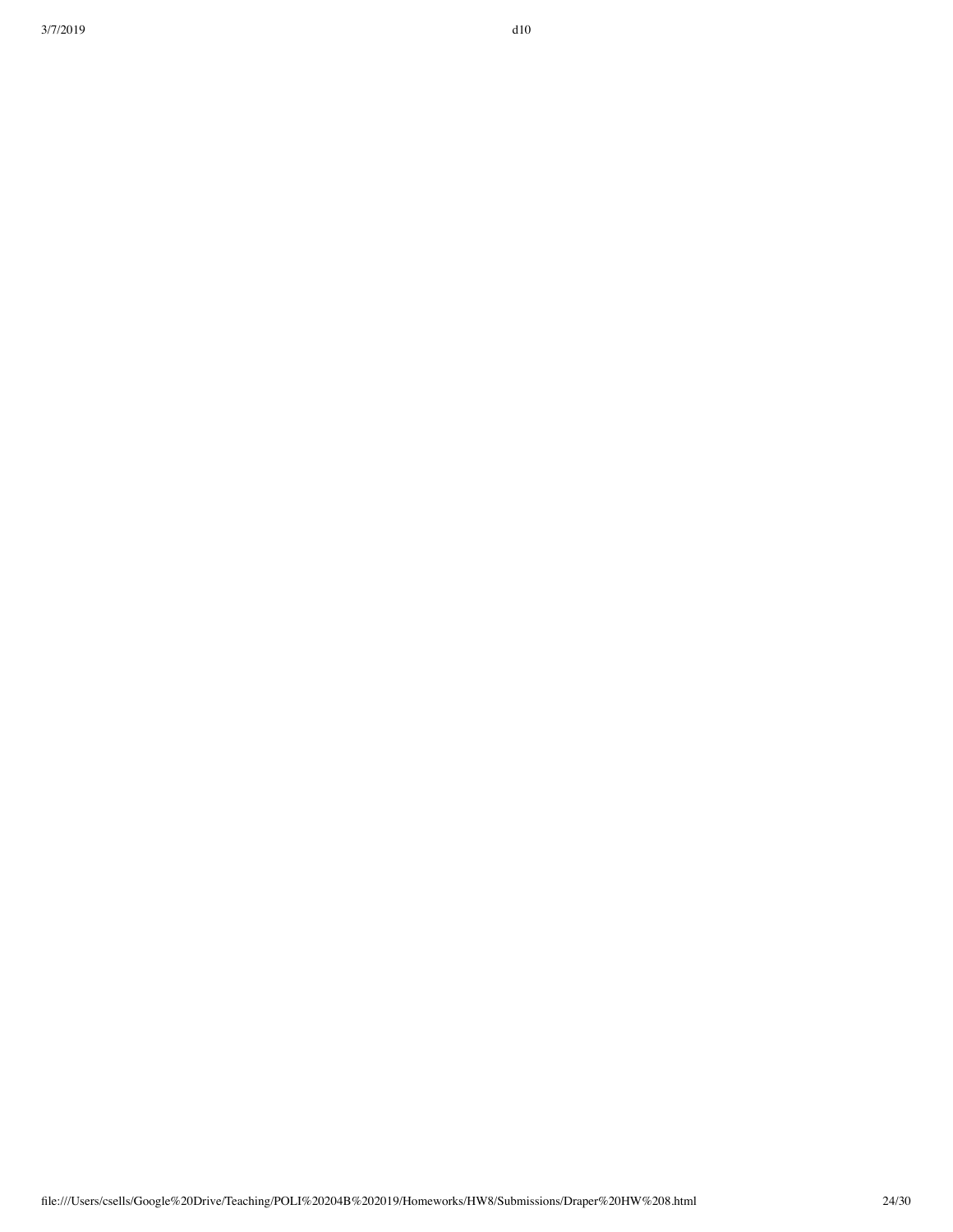

Normal Q-Q

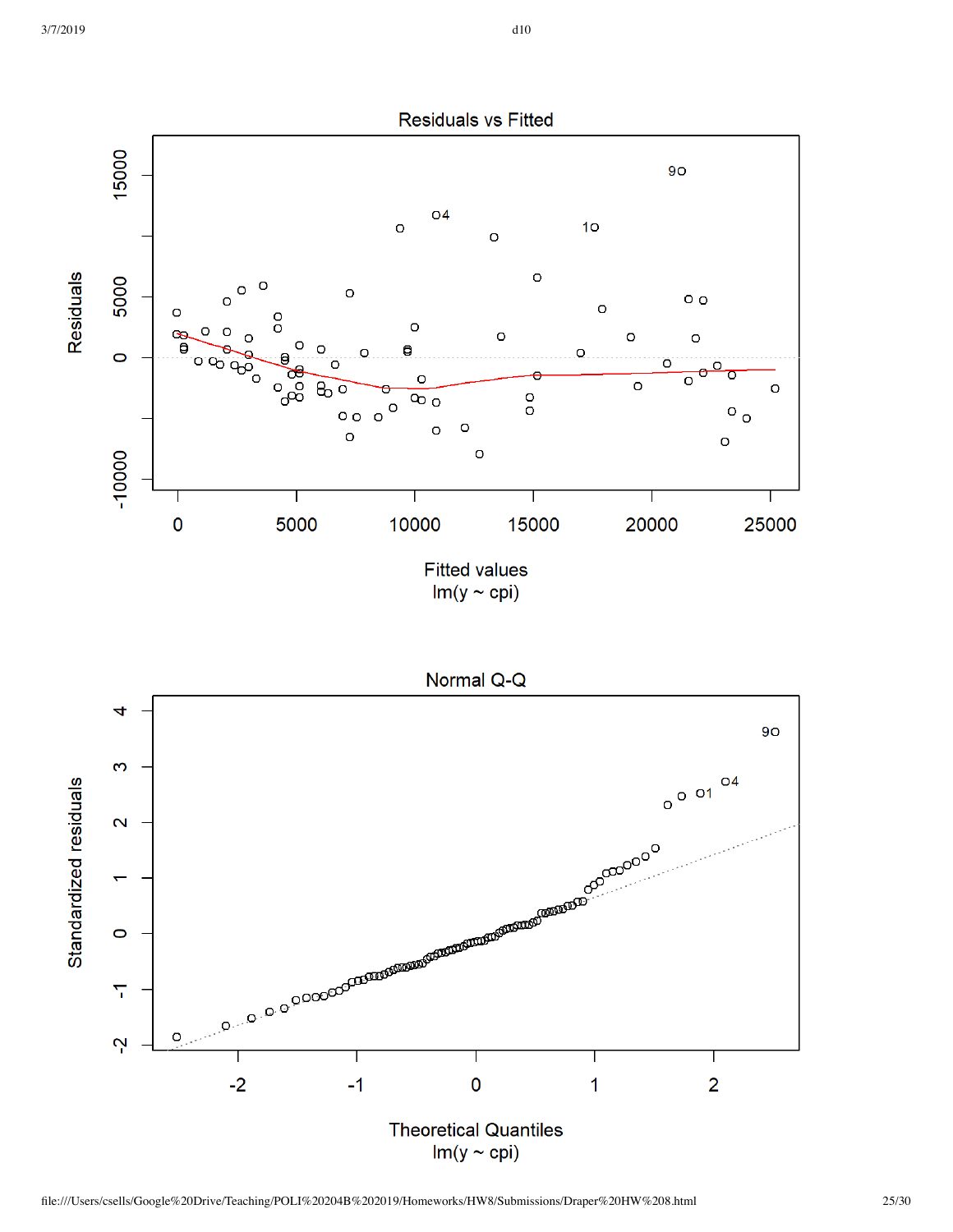

 $Im(y \sim cpi)$ 

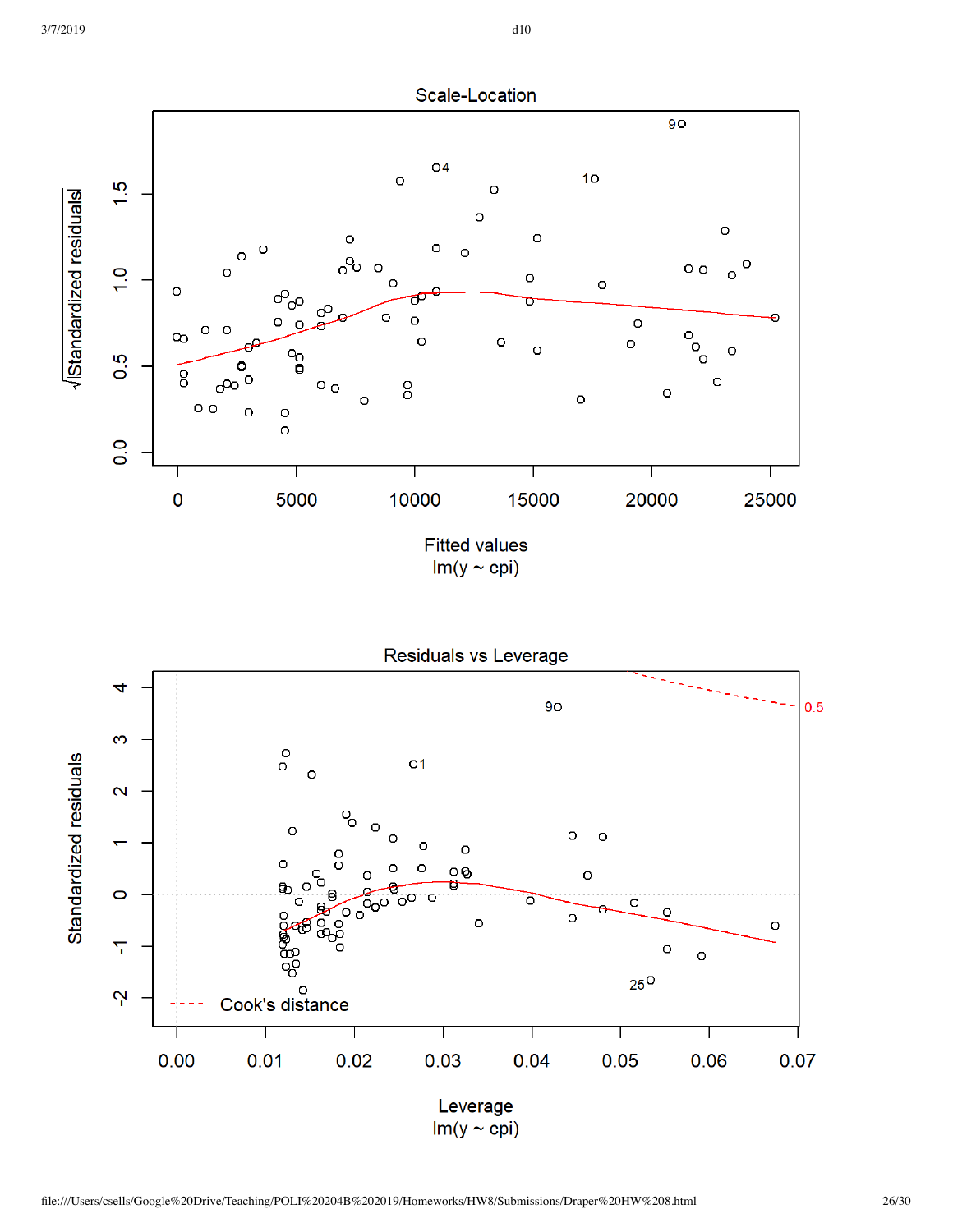3/7/2019 d10

In the residuals vs. fitted plot, we observe moderate linearity spread horizontally and fairly evenly, with outliers at 1, 4 and 9 (USA, Belgium, Luxembourg). In addition, we observe homoskedasticity, as error terms appear to be uncorrelated with x.

The q-q plot verifies that residuals are normally distributed, with the same notable outliers at 1, 4 and 9 (USA, Belgium, Luxembourg).

The scale-location plot shows an even spread of residuals along the range of predictors, with a nearly-horizontal fitted line, indicating homoskedasticity.

Finally, the residuals vs. leverage plot will assist us in identifying influential cases with high leverage. Observations beyond the Cook's distance lines are relatively more influential. In our case, observations 1, 9 and 25 (USA, Luxembourg and New Zealand) may be driving our results.

Now we will examine residual plots for each variable:

residualPlots(reg20)



Now we will look at leverage by graphing the hat values (high-leverage points, outliers in x):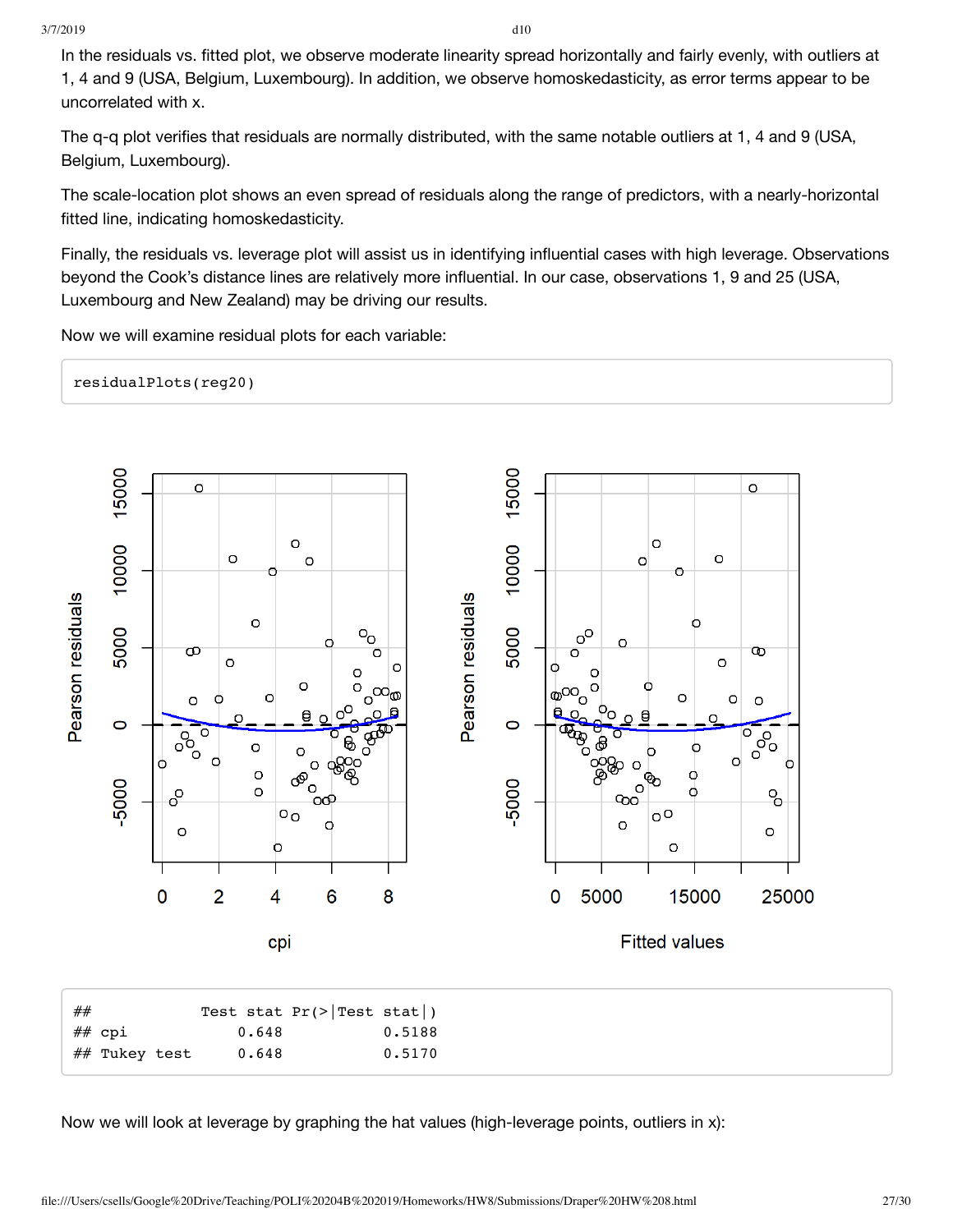```
plot(hatvalues(reg20), type='h', col="blue", ylab="Hat Values", main="Hat values")
p = 6; n = 86abline(h = 2*p/n, lty=2) # Threshold for suspects
```




Next we will examine Cook's distance:

plot(reg20, which=4, col="blue")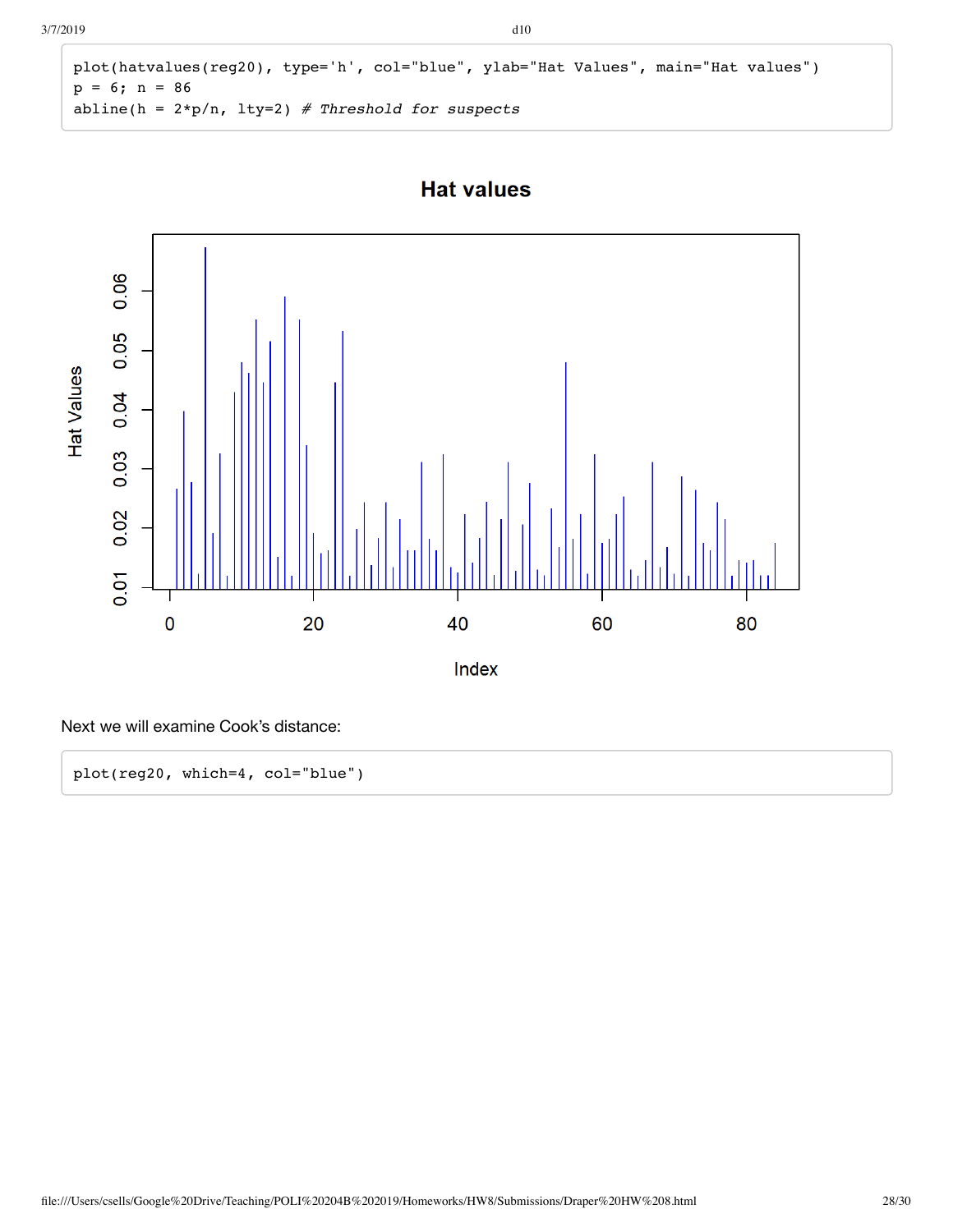#### Cook's distance



Here, observations 1, 9 and 25 (USA, Luxembourg and New Zealand) are significant outliers.

Finally, we will examine the DFBetas:

```
par( mfrow=c(1,2))
for (j in 1:2){
  plot(abs((dfbetas(reg20))[,j]), col=4, type='h', ylab='DFBETAS')
  abline(h = 2/sqrt(n), lty=2) # Threshold for suspects
}
```